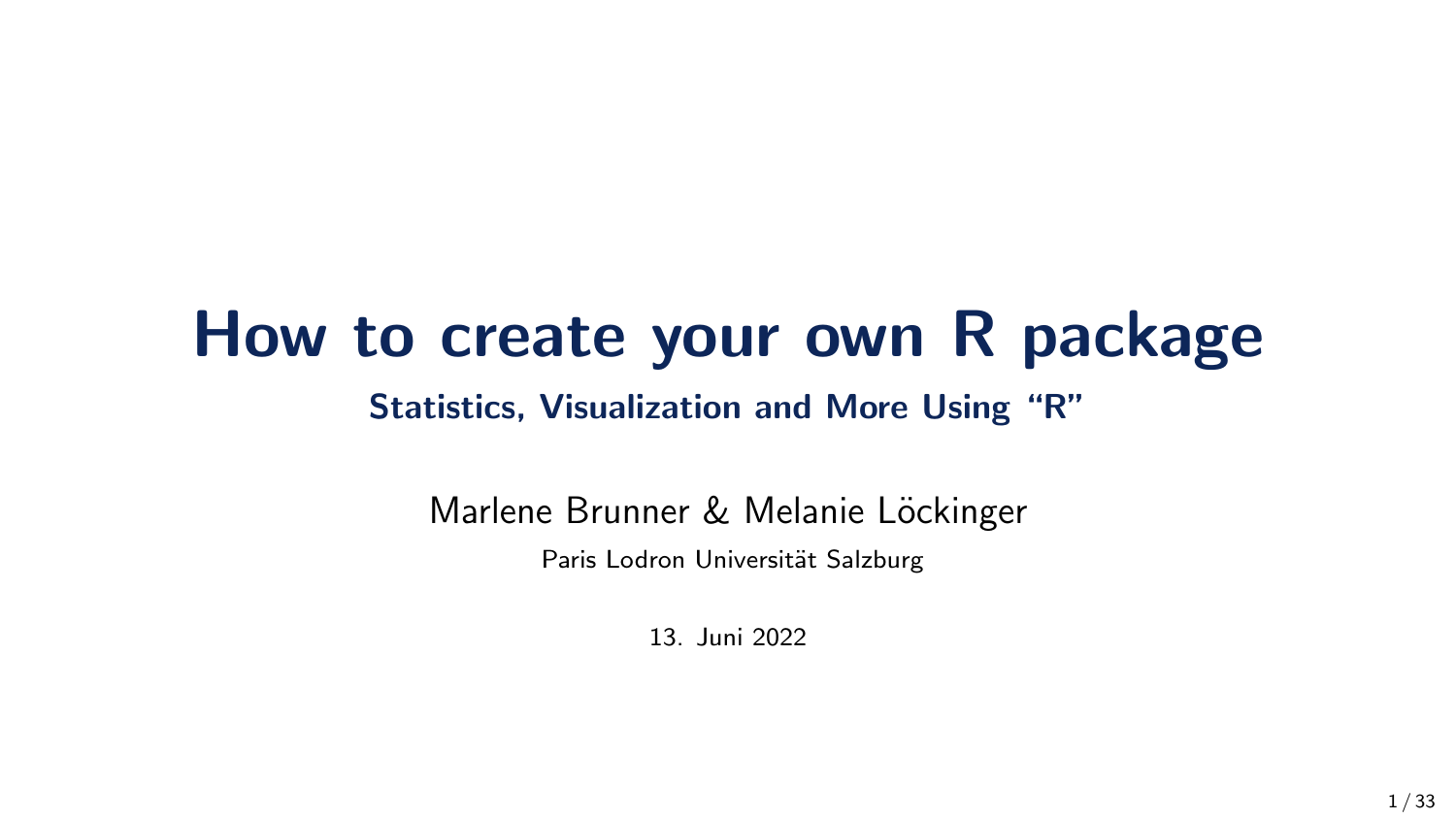# Agenda

#### 1. [Motivation - Why to Create a Package?](#page-2-0)

1.1 [What Is a Package?](#page-4-0)

#### 2. [Let's Get Started - A Cookbook](#page-6-0)

- 2.1 [Anatomy of a New Package](#page-7-0)
- 2.2 [Step by Step](#page-8-0)
- 2.3 [Documentation](#page-10-0)
- 2.4 [Installation](#page-13-0)
- 2.5 [Example](#page-16-0)

#### 3. [Further Options](#page-17-0)

- 3.1 [Testing](#page-17-0)
- 3.2 [Vignette](#page-23-0)
- 3.3 [Some More Code](#page-24-0)
- 4. [Sharing Packages](#page-26-0)
- 5. [Real Life Package](#page-29-0)
- 6. [References](#page-31-0)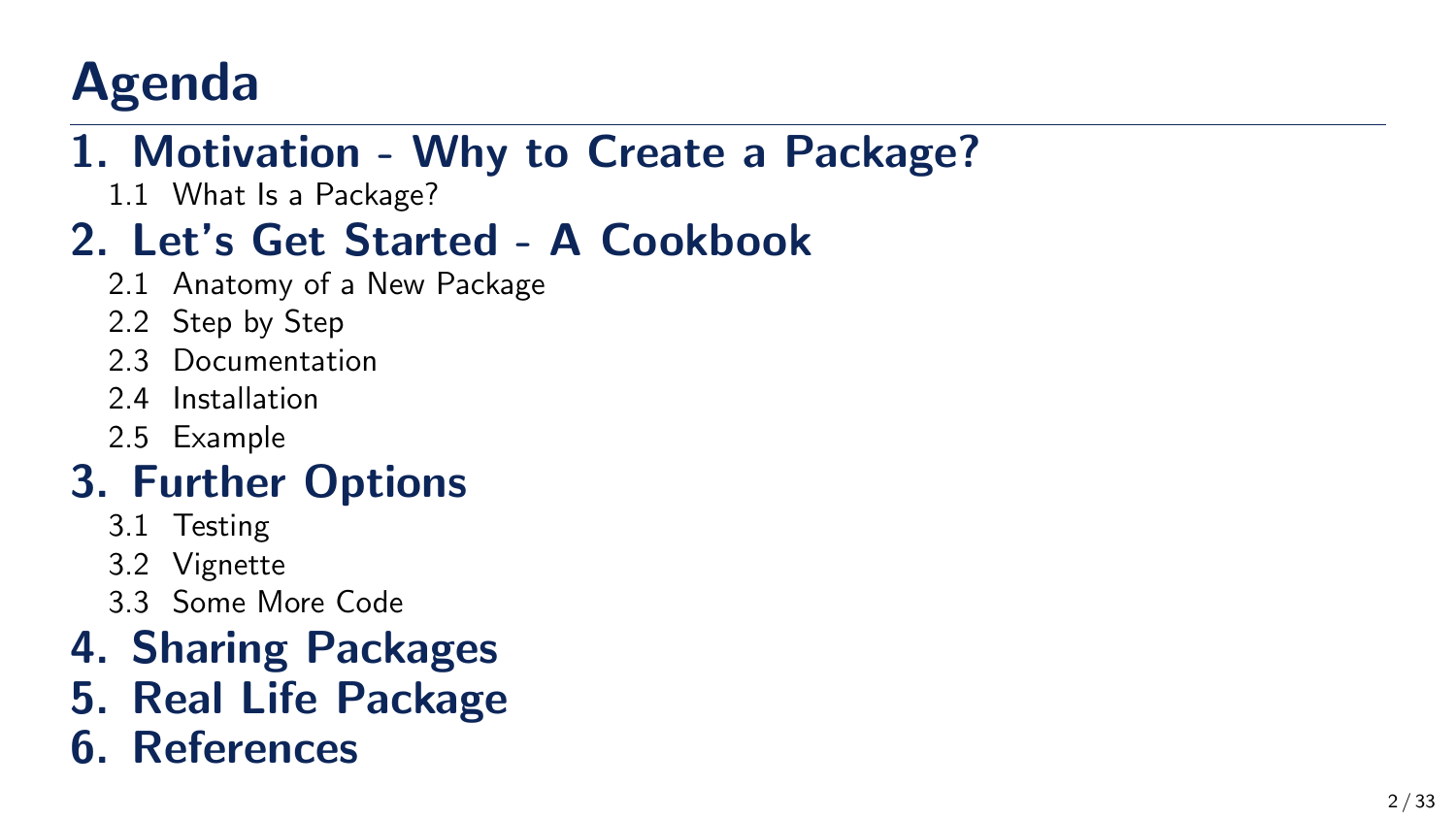<span id="page-2-0"></span>Functions are a way to don't repeat yourself and be more efficient.

You can share workflows and empower yourself and your team.

You can test your code and "trust your work".

Ultimately, functions make your work much easier, faster, and more reproducible ... and R packages let you share these functions and be lazier, in a good way!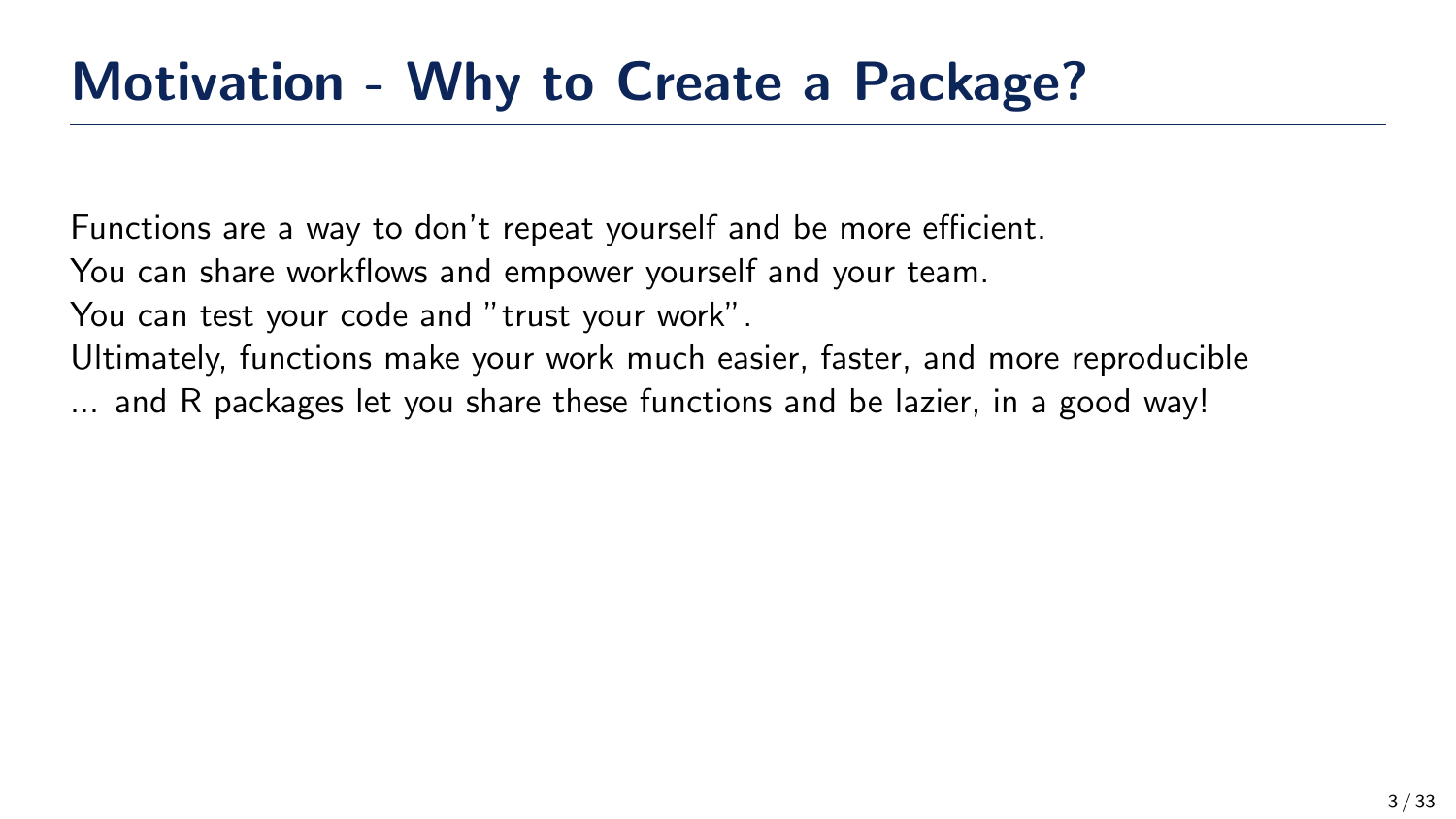Functions are a way to don't repeat yourself and be more efficient.

You can share workflows and empower yourself and your team.

You can test your code and "trust your work".

Ultimately, functions make your work much easier, faster, and more reproducible ... and R packages let you share these functions and be lazier, in a good way!

- copy & paste
- recode same code when reusing
- standardize your code
- consistent

#### IT IS MUCH EASIER THANK YOU THINK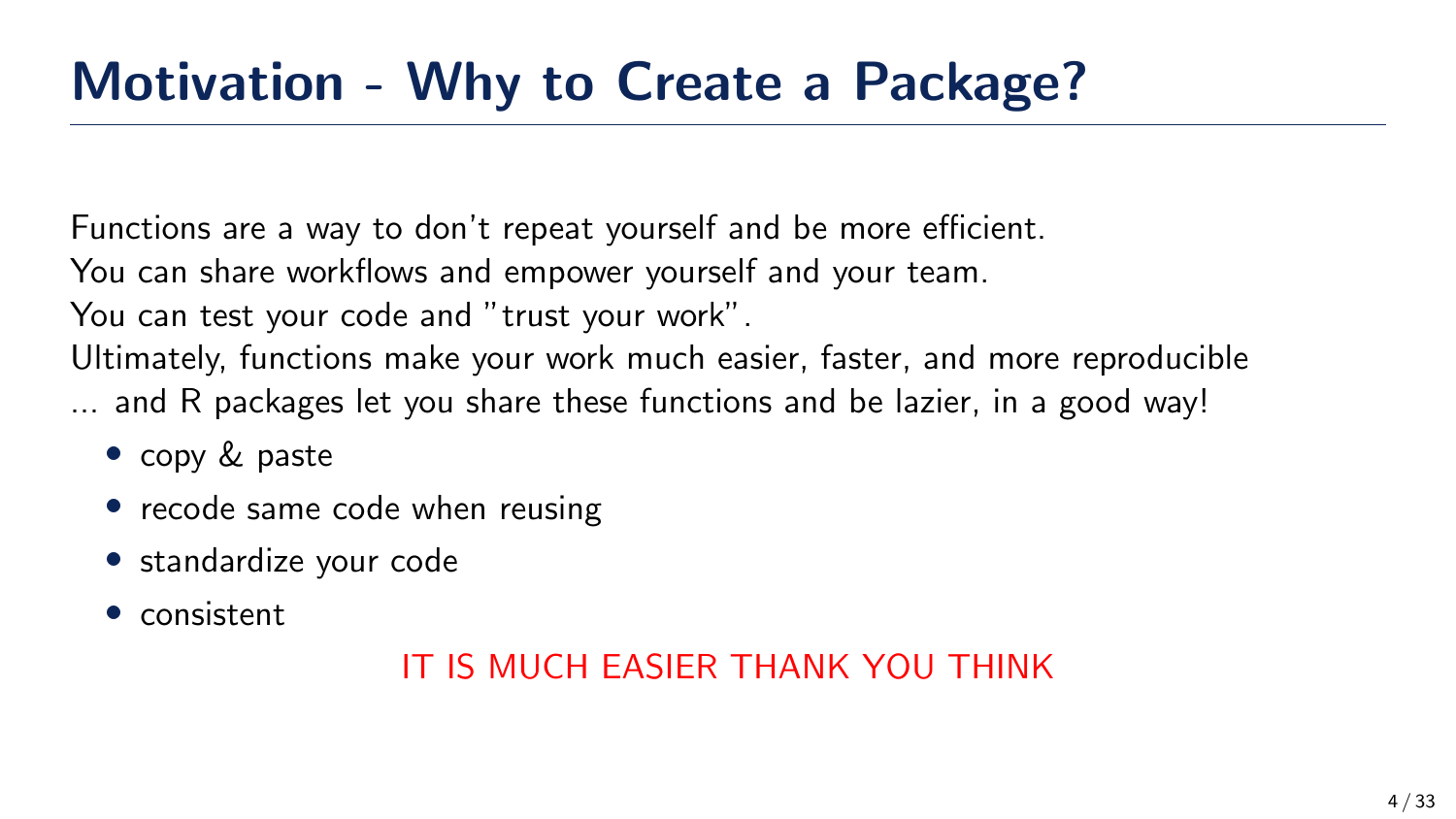<span id="page-4-0"></span>A package is "a home for functions."

Functions are a home for source code.

Packages are a way of **describing** and **distributing** these functions, in a **structured** and consistent way.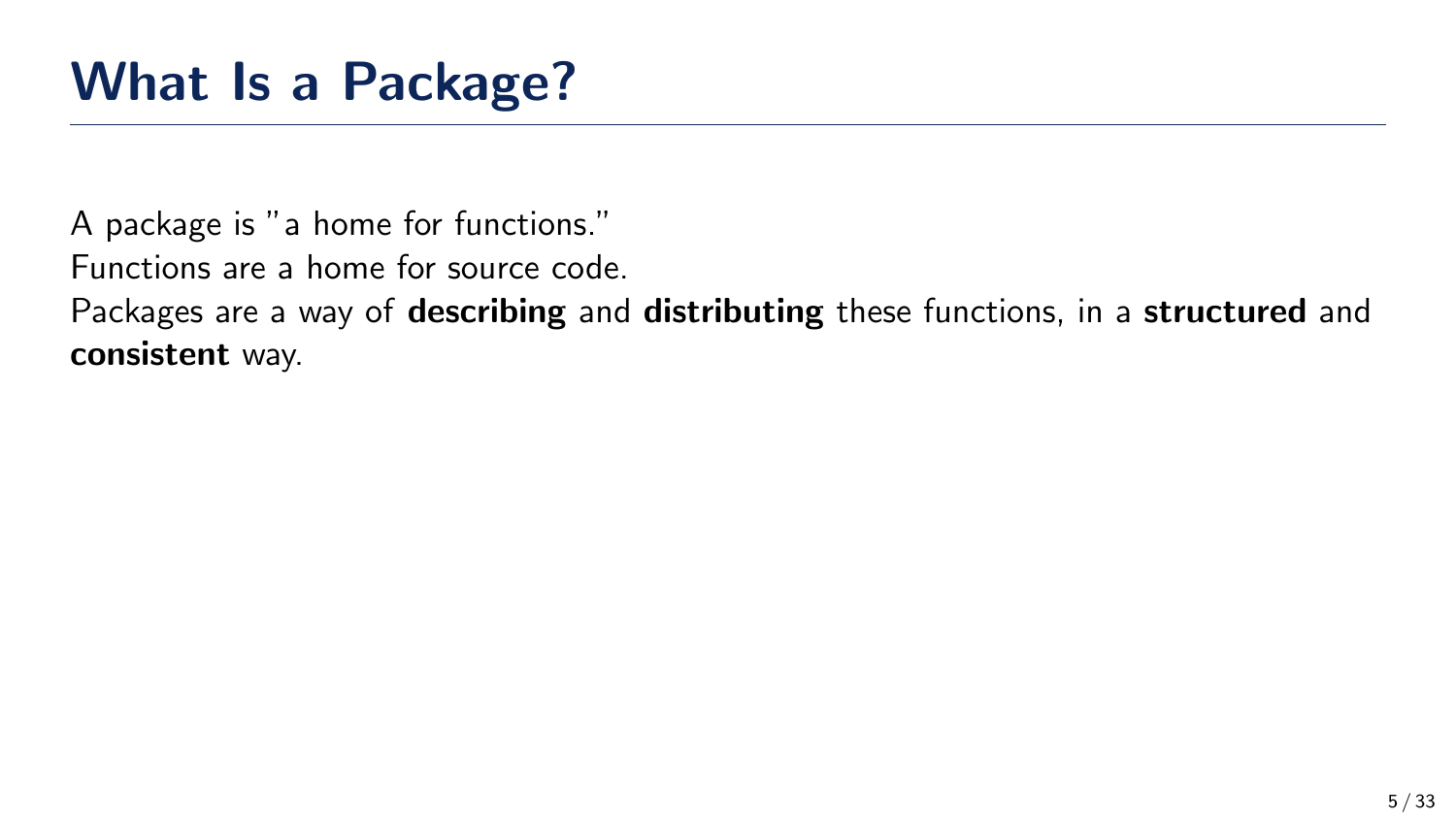A package is "a home for functions."

Functions are a home for source code.

Packages are a way of **describing** and **distributing** these functions, in a **structured** and consistent way.

There are five different states of a package:

- installed
- in-memory
- binary
- bundled
- source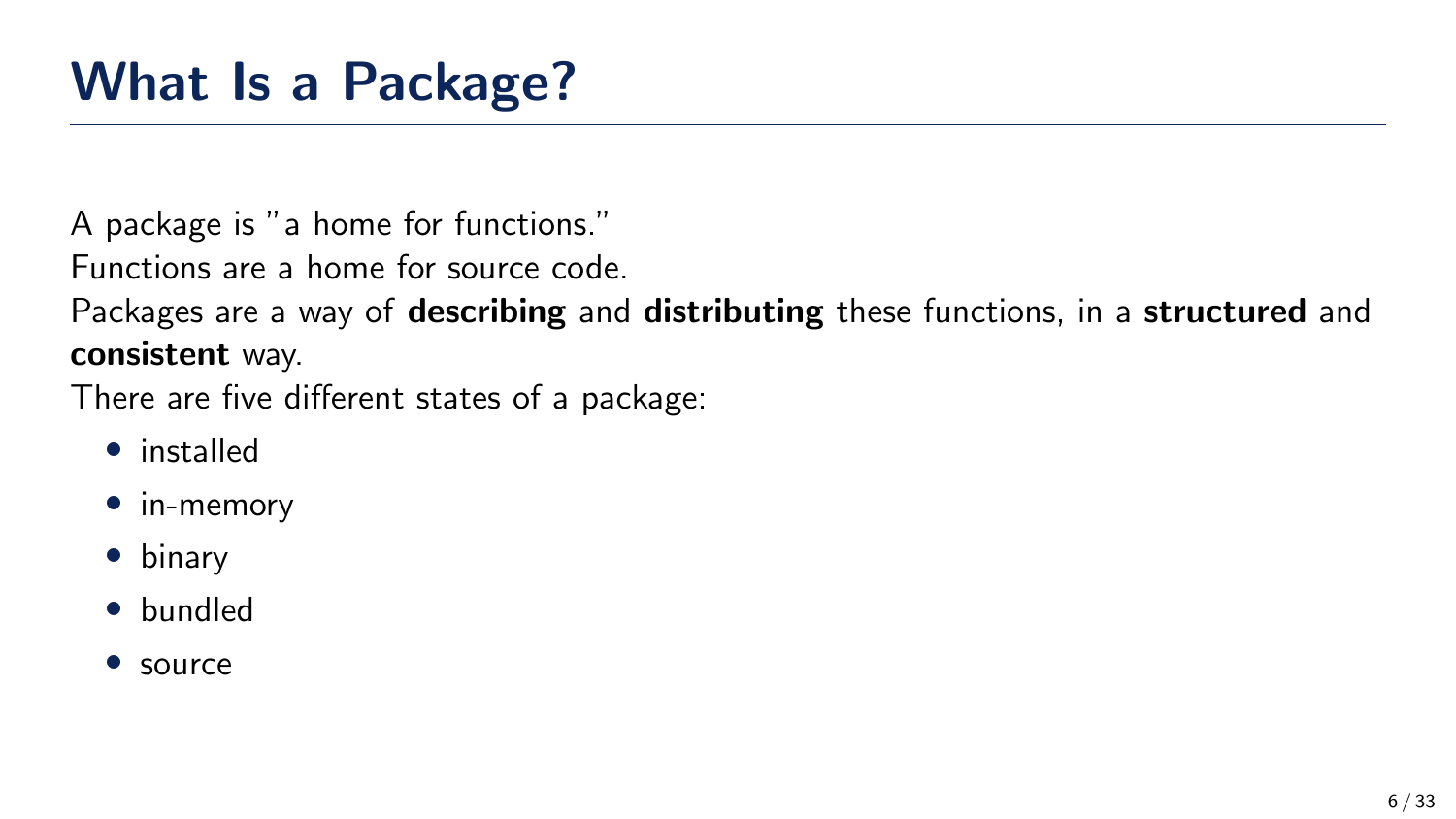#### <span id="page-6-0"></span>Let's Get Started - A Cookbook

- 1. start R Studio no file, just the console
- 2. load the packages

```
# install.packages(devtools)
# install.packages(usethis)
library(devtools)
library(usethis)
```
devtools: makes package development easier by providing R functions that simplify and expedite common tasks.

usethis: workflow package that automates repetitive tasks that arise during project setup and development, both for R packages and non-package projects.

3. 'new project'  $\rightarrow$  'new directory'  $\rightarrow$  'R package'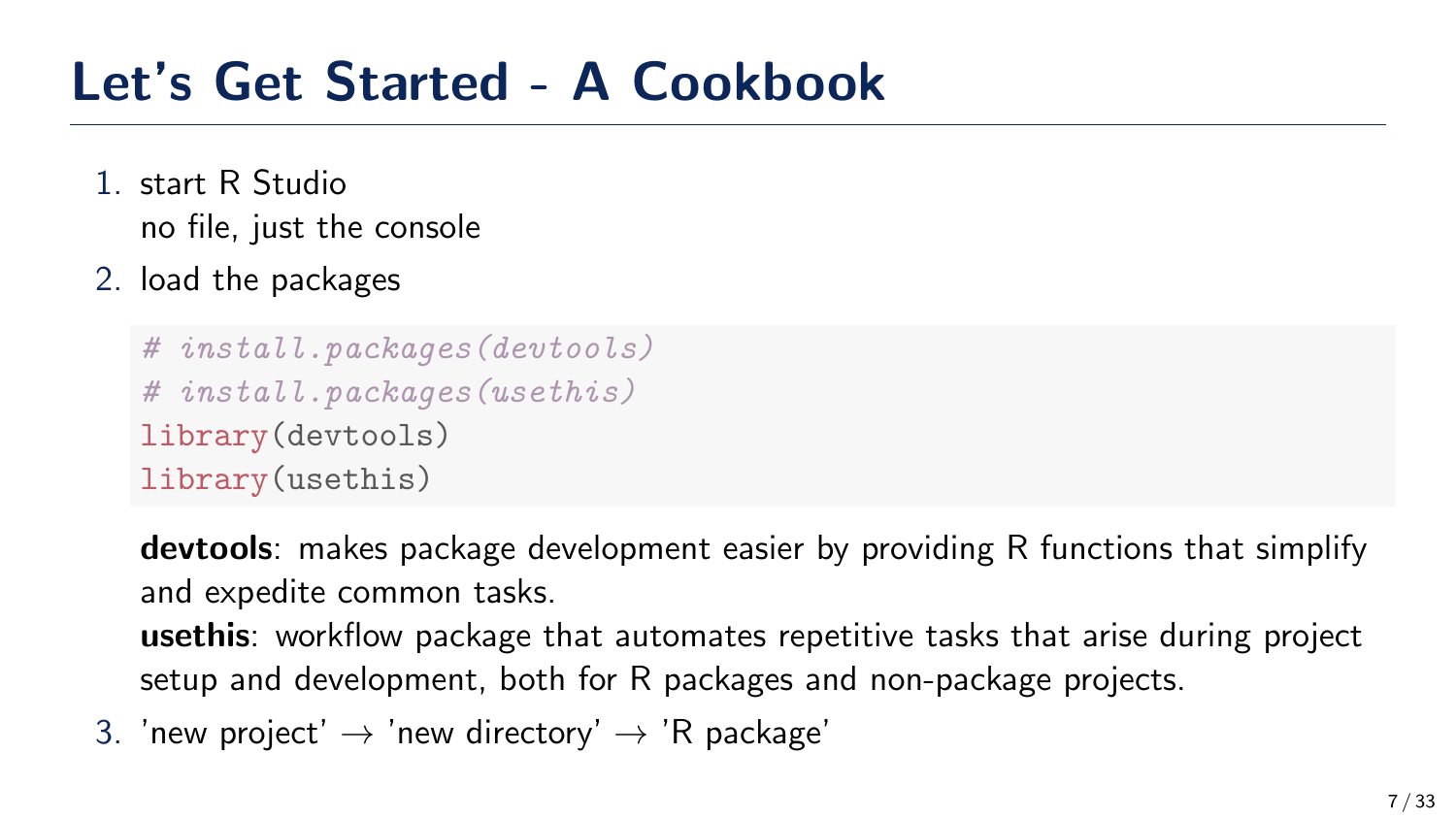## <span id="page-7-0"></span>Anatomy of a New Package

- metadata via the **DESCRIPTION**, including the name of the package, description of the package, the version of the package, and any package dependencies.
- source code via .R files, that live in the R directory.
- special roxygen comments inside the .R files that describe how the function operates and its arguments, dependencies, and other metadata
- the **NAMESPACE** for the exported functions you have written, and the imported functions you bring in
- tests that confirm your function "works as intended"
- R.buildignore: specify files that you need during package development, but not part of final package
- man: 'manual' holds documentation
- **NAME. Rproj**: we don't "need" it; that's an Rstudio file for opening your project
- other things (installed files, compiled code, data, tutorials, vignettes)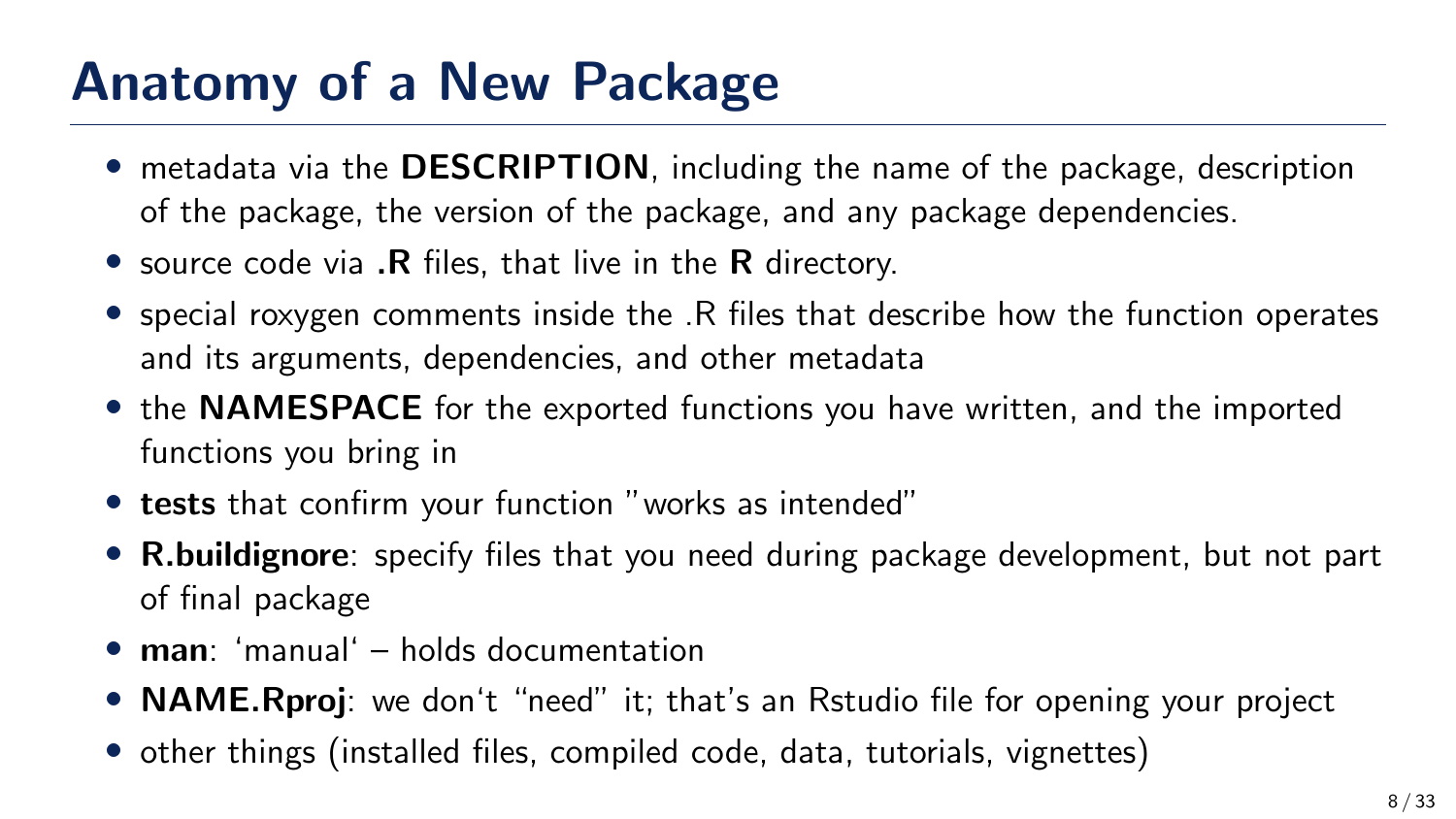## <span id="page-8-0"></span>Again - But Without Predefined Functions

'new project'  $\rightarrow$  'new directory'  $\rightarrow$  'R package' (with devtools)

we can now fill the empty box with functions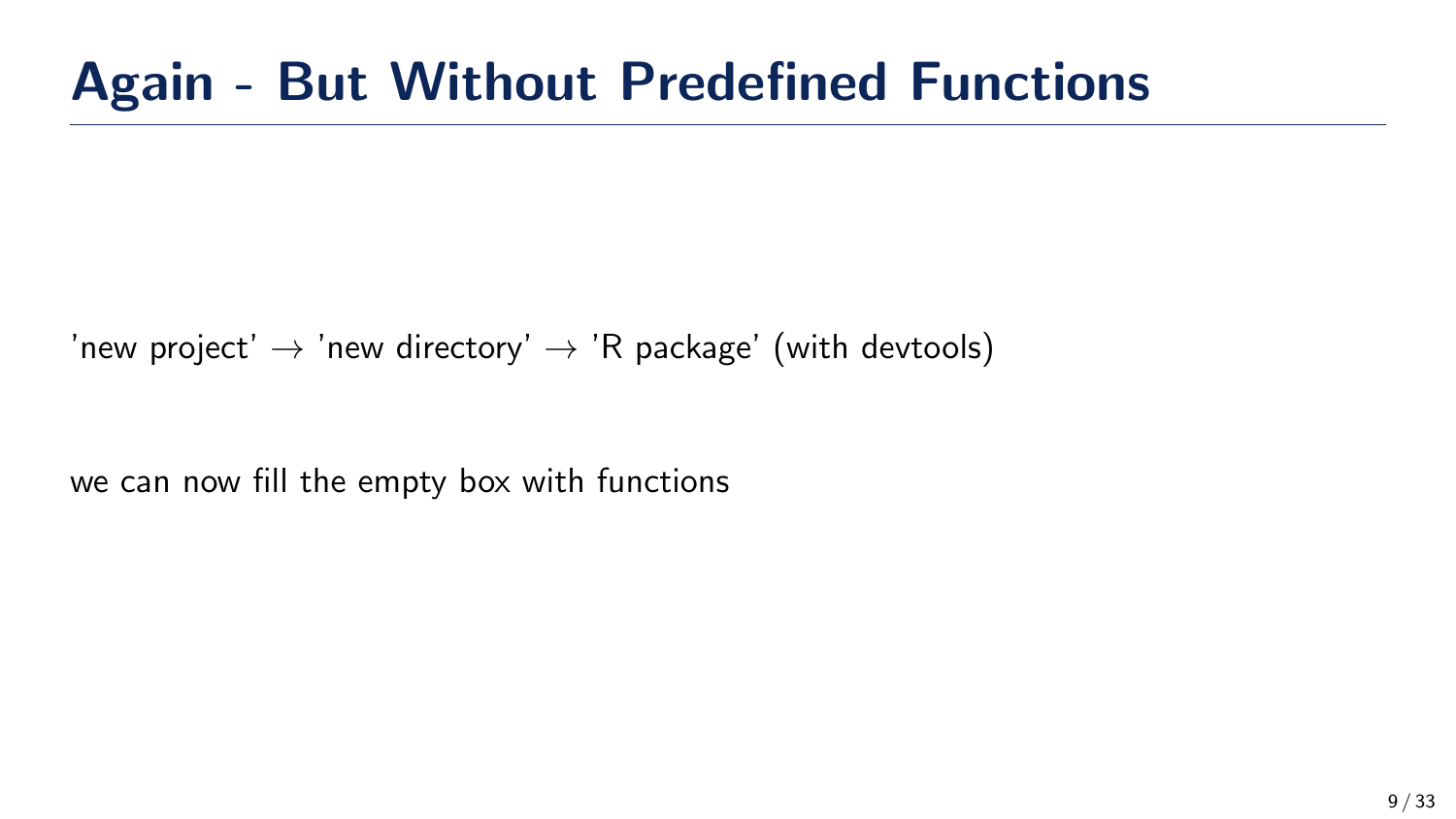# Step by Step

• Step 1: create the function

```
usethis::use_r('NewFunctionName.R')
```
this opens an R file

• Step 2: write the function

```
square_value \leftarrow function(x){
x^2}
```
• Step 3: load the function(s)

devtools::load\_all()

• Step 4: check the function

devtools:: check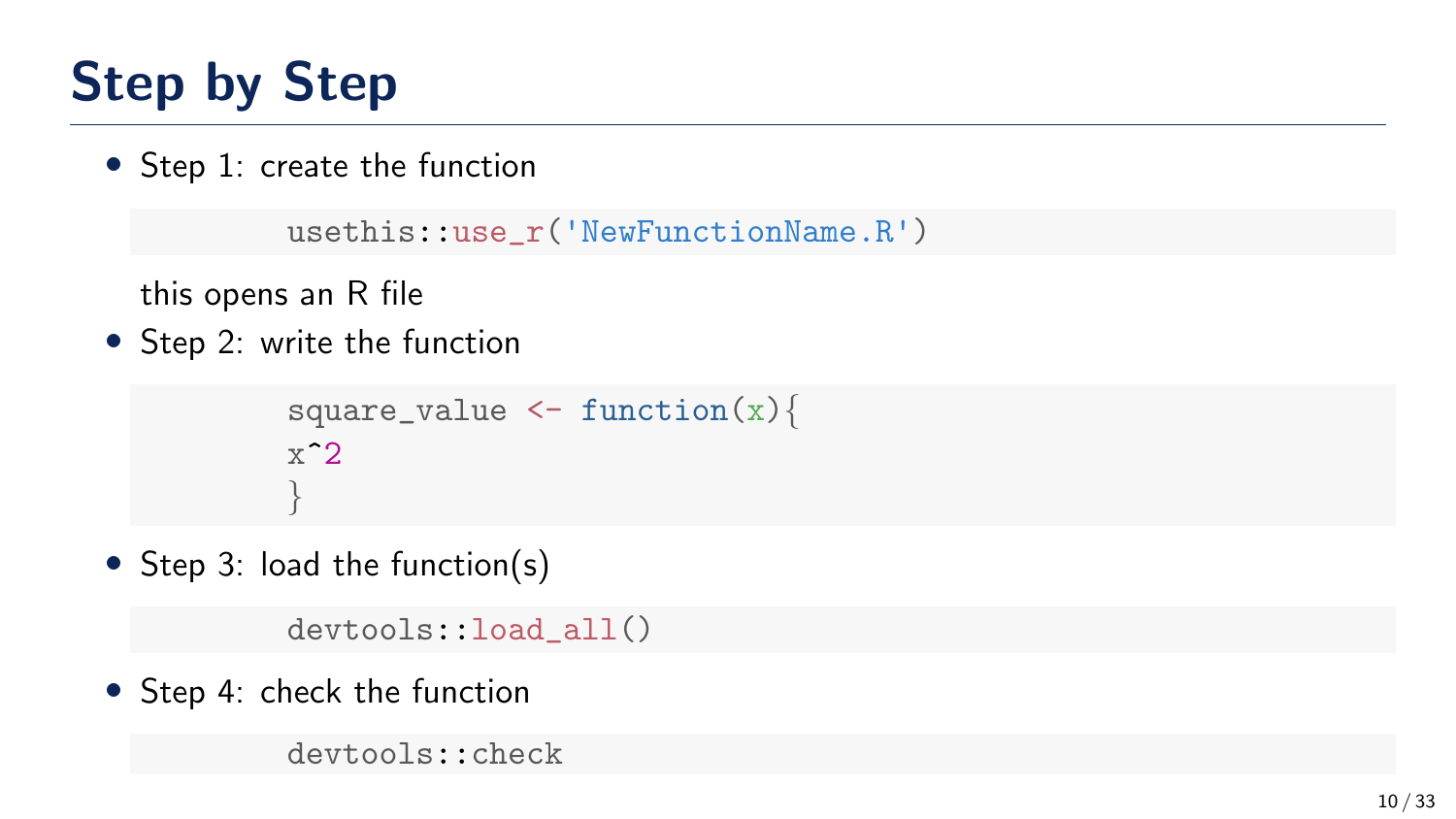<span id="page-10-0"></span>providing information about the license of your package is part of the CRAN policy

 $usethis:use\_gpl\_license(version = 3, include future = TRUE)$ 

adds an open source license to your description file - there are many others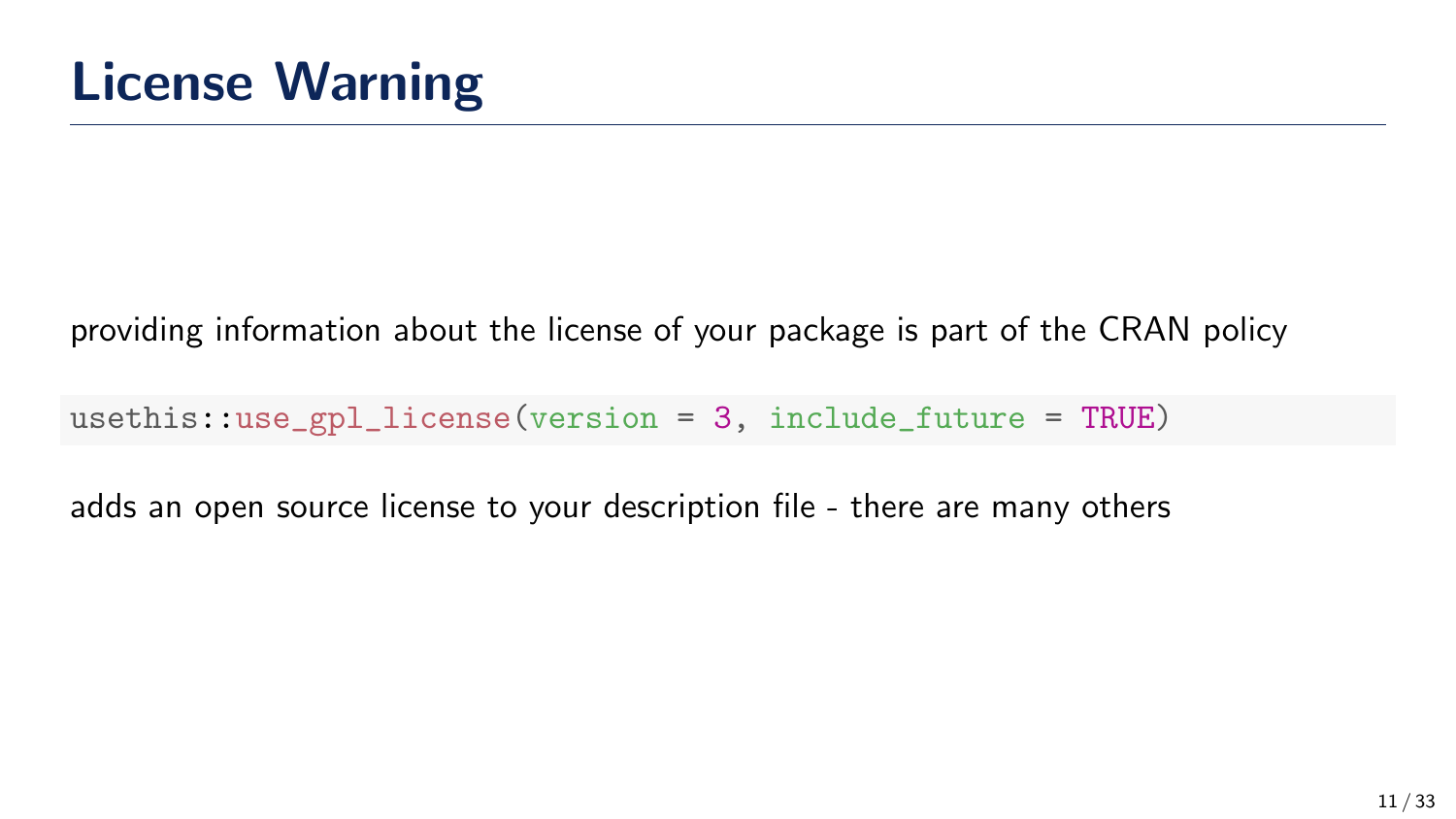We will describe our functions in comments next to their definitions. roxygen2 will process our source code and comments and automatically generate .Rd files in

- man/
- NAMESPACE
- and if needed, the Collate field in DESCRIPTION

roxygen items are indicated with special comments  $(\#')$ , e.g.:

#' @param argument A numeric input, that will be squared

click into function  $\rightarrow$  Code  $\rightarrow$  Insert Roxygen Skeleton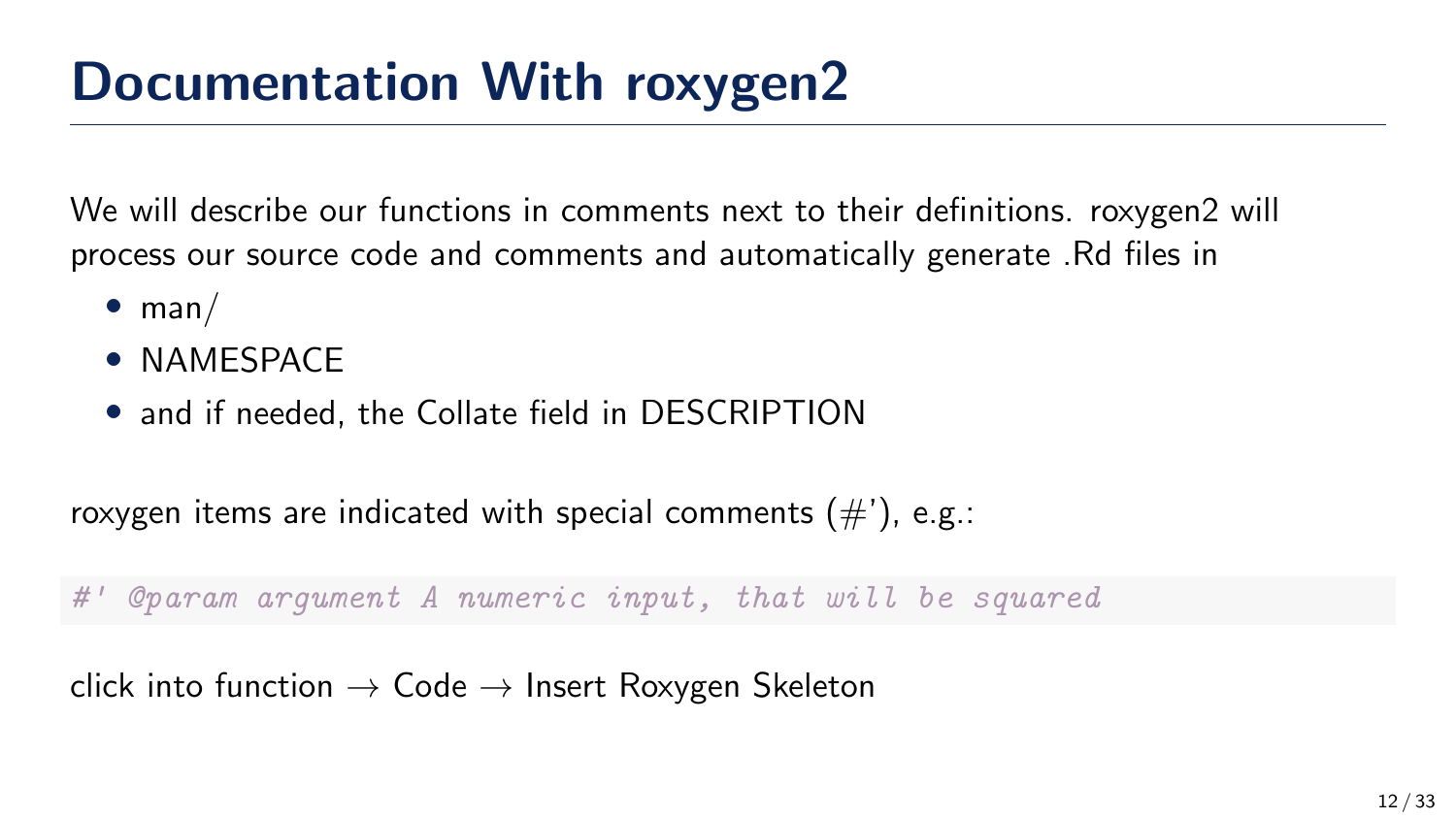## **Documentation**

- Title : title of the function
- description of the function purpose
- @param: documenting the function arguments/parameters
- @return: What does the function return?
- @export:
- @examples: add an example (might be helpful) important: example has to work

devtools::document()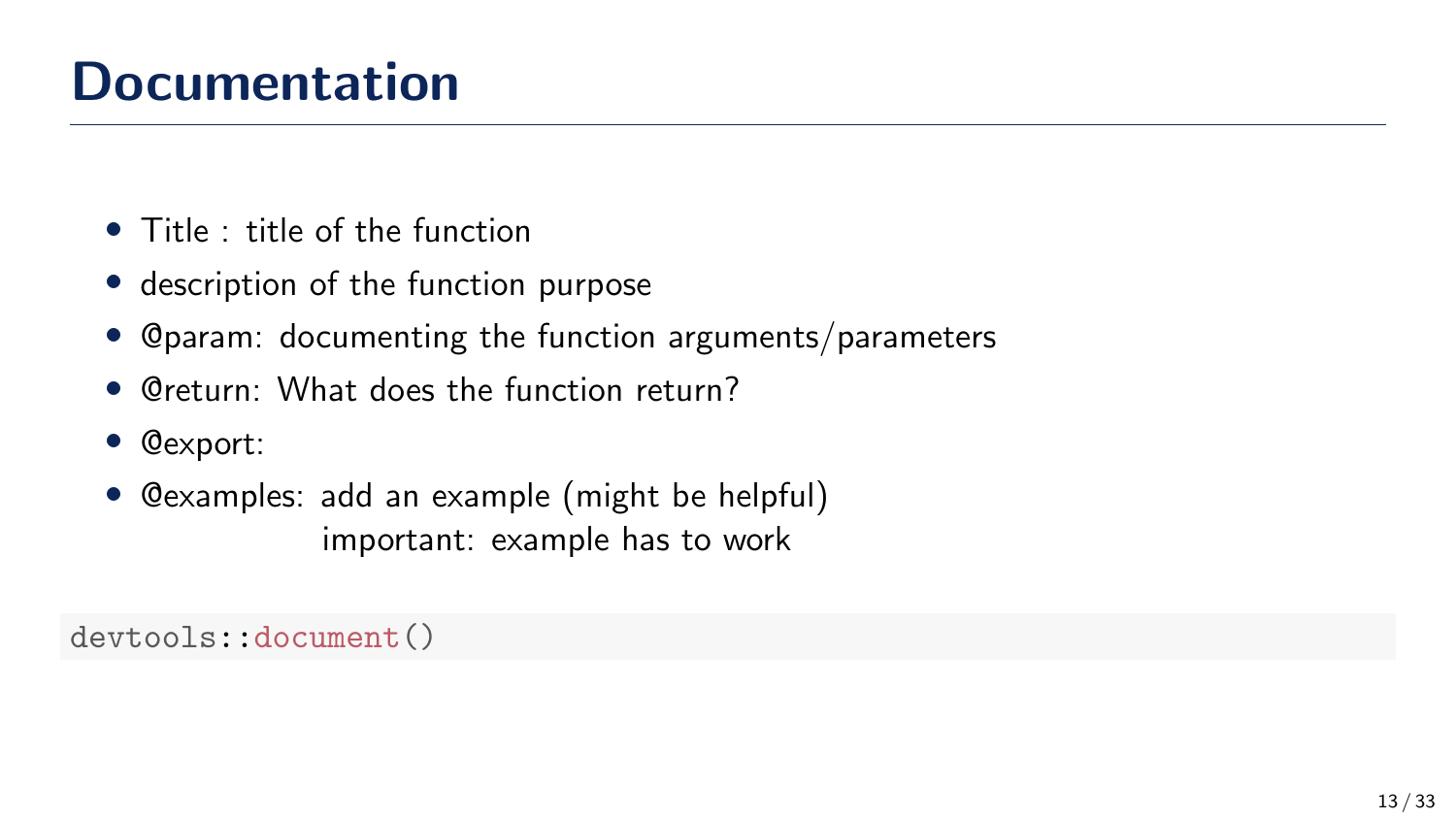<span id="page-13-0"></span>devtools::install()

As soon as the installation is done, you can call your function in any environment / package:

library(PackageName) PackageName::FunctionName()

and examine the manual for your package:

help(package=PackageName)

 $\rightarrow$  adapt your DESCRIPTION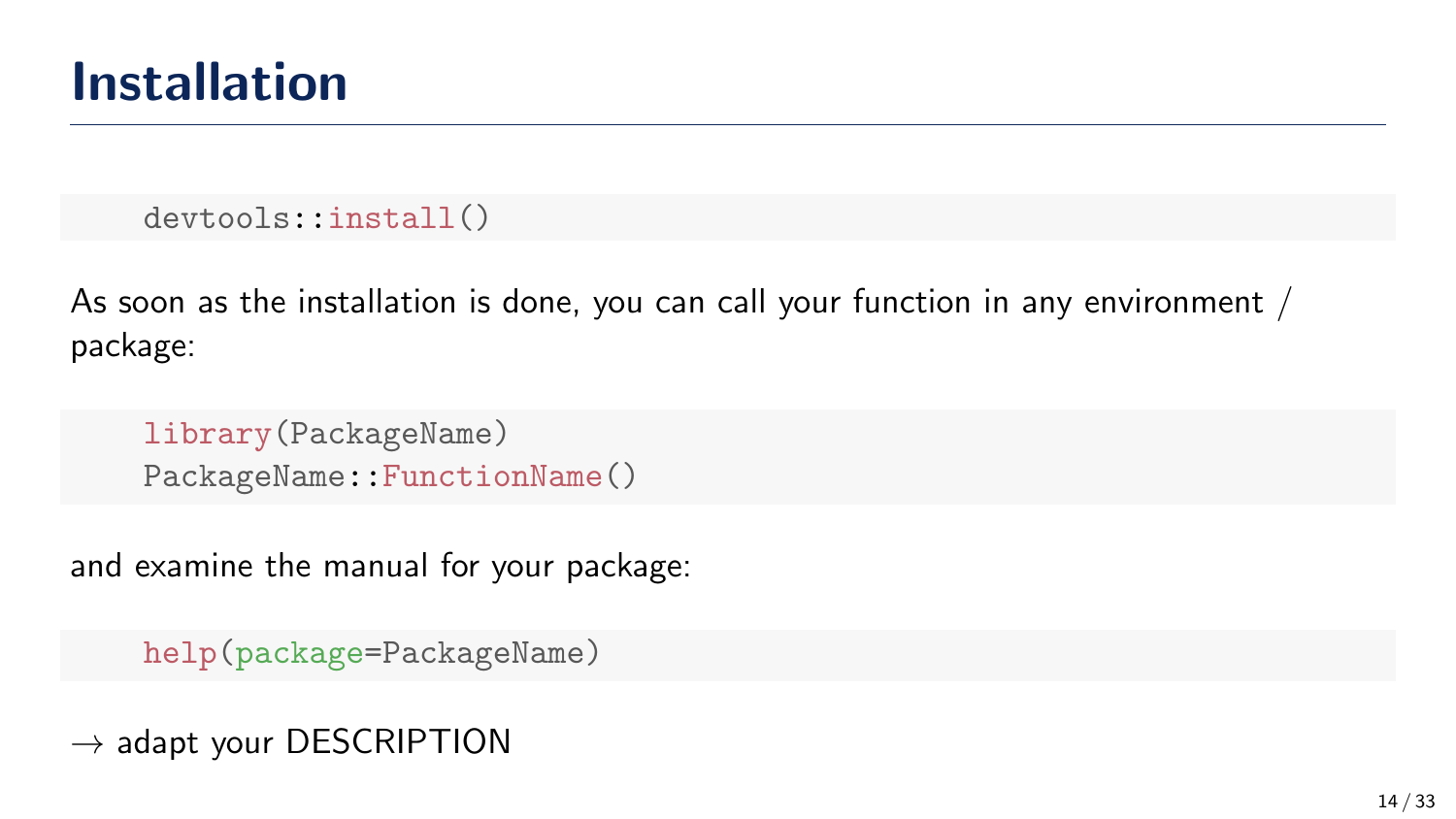• never use library() or require() inside R code

use\_package(package, type = "Imports", min\_version = NULL)

will add your dependencies to the description file

- return() not strictly needed
- constant health checks!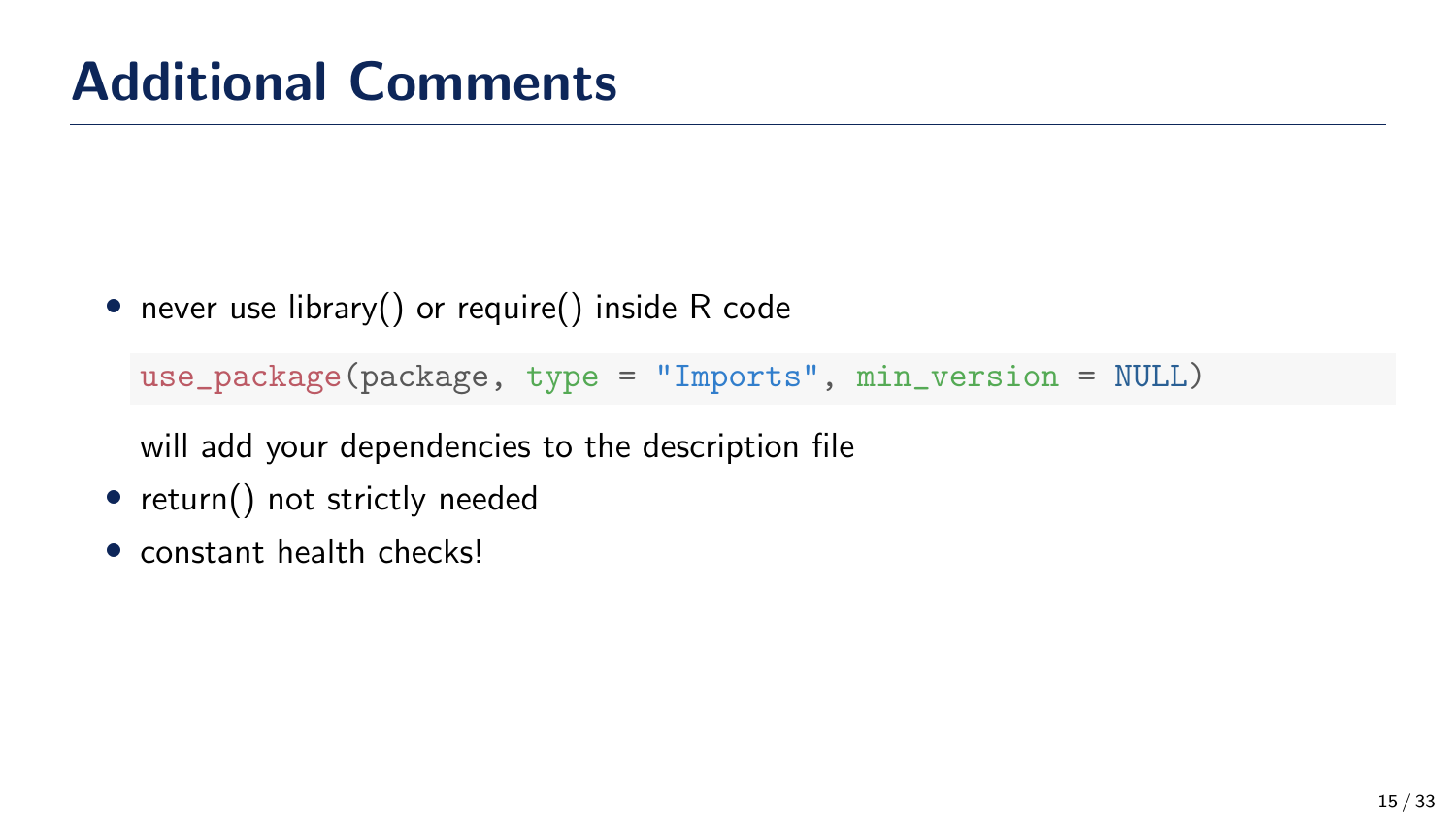- 1. usethis::use\_r('functionName.R')
- 2. write your function
- 3. devtools::load\_all()
- 4. devtools::check()
- 5. Documentation with 'Insert Roxygen Skeleton'

devtools::document()

6. devtools::install()

Who wants to show something?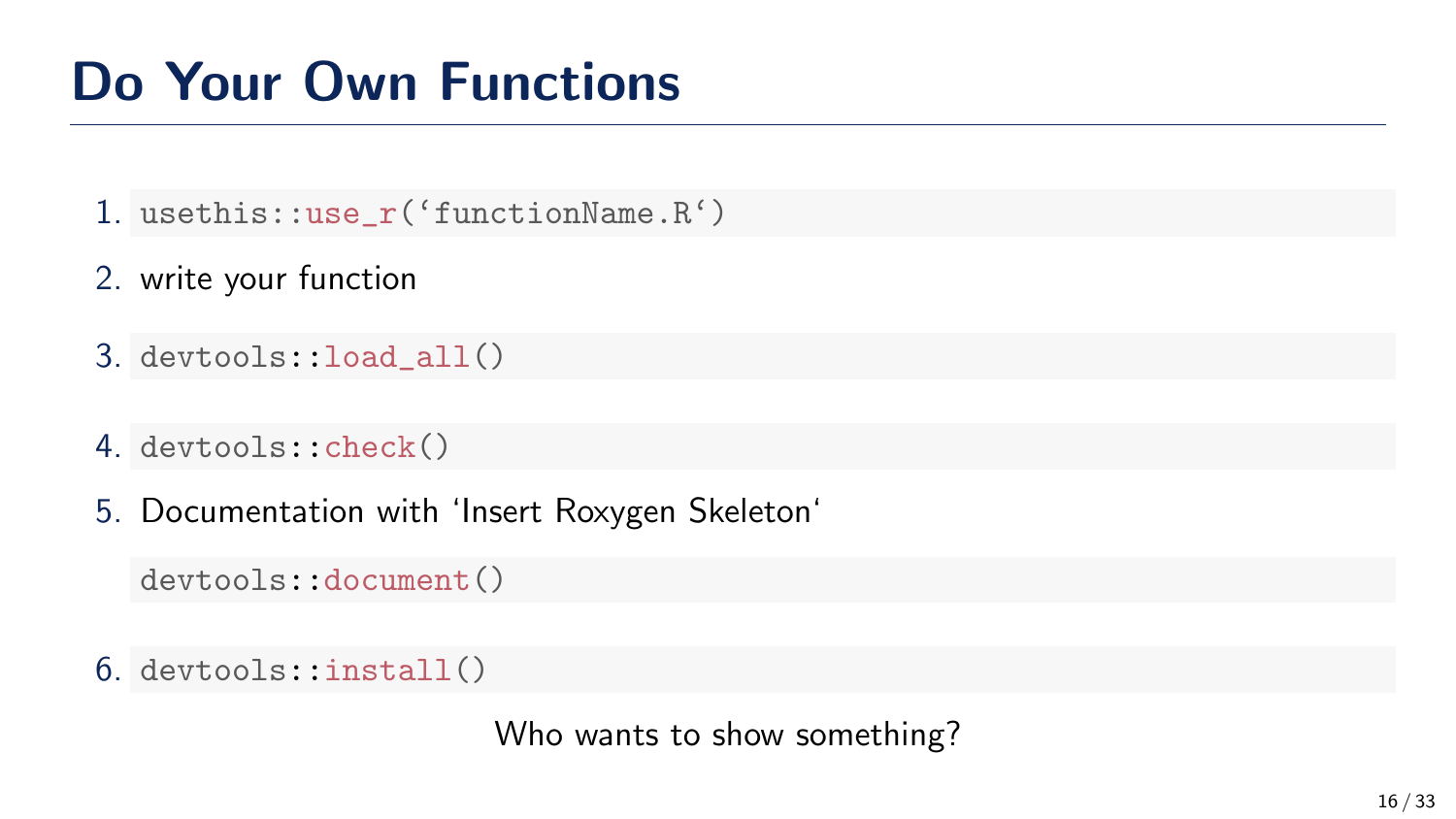### <span id="page-16-0"></span>Example

```
#' Bootstrap Confidence Interval for Difference in Sample Means
#'
#' Takes two samples, the number of bootstrap samples to generate and a significance level.
#' The difference of the bootstrap sample means will be computed for each bootstrap sample.
#' The resulting bootstrap distribution provides the percentiles for the confidence interval.
#'
#' @param x sample 1
#' @param y sample 2
#' @param R number of runs
#' @param alpha significance level of the confidence interval
#'
#' @return the confidence interval based on the percentiles of the bootstrap
#' distribution for the difference in sample means
#' @export
#'
#' @examples ci(rnorm(100), rnorm(200), 1000, 0.05)
ci \leq function(x, y, R, alpha){
    boot.diff \leq rep(0, R)for (i \text{ in } 1:R)x.boot \leq sample(x, size=length(x), replace=TRUE)
        y.boot <- sample(y, size=length(y), replace=TRUE)
        boot.diff[i] < -mean(x,boot) - mean(y,boot)}
    \text{c}i.boot \leq as.numeric(stats::quantile(boot.diff.probs = c(alpha/2,1-alpha/2)))
    return(ci.boot)
}
```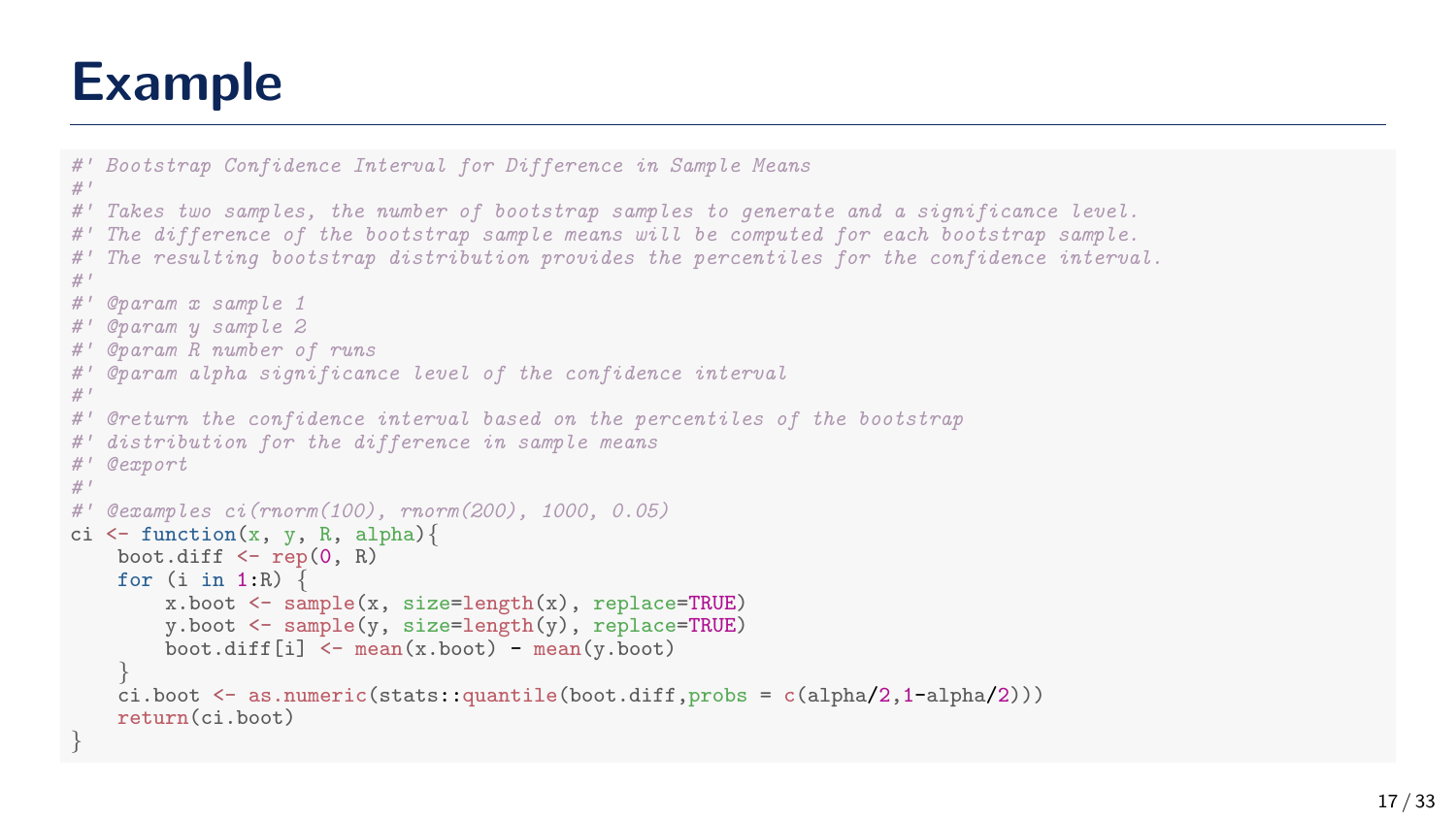<span id="page-17-0"></span>

You can always try your functions in the console.

Up until now, we've only tested our function interactively and checked for package errors via check().

We can formalize and expand this with some unit tests via testthat.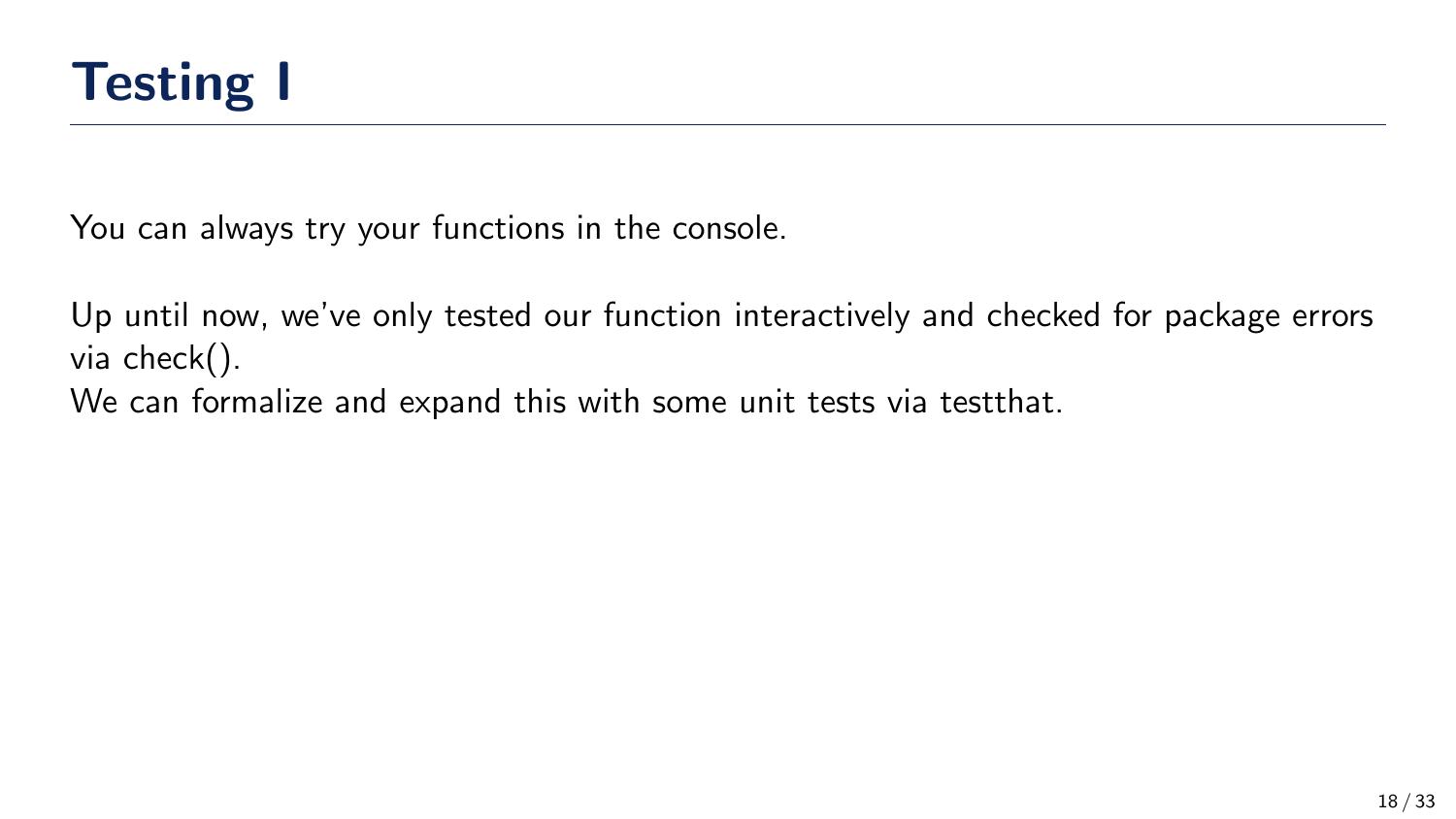

You can always try your functions in the console.

Up until now, we've only tested our function interactively and checked for package errors via check().

We can formalize and expand this with some unit tests via testthat. Why?

- Fewer bugs
- Better code structure
- Easier restarts
- Robust code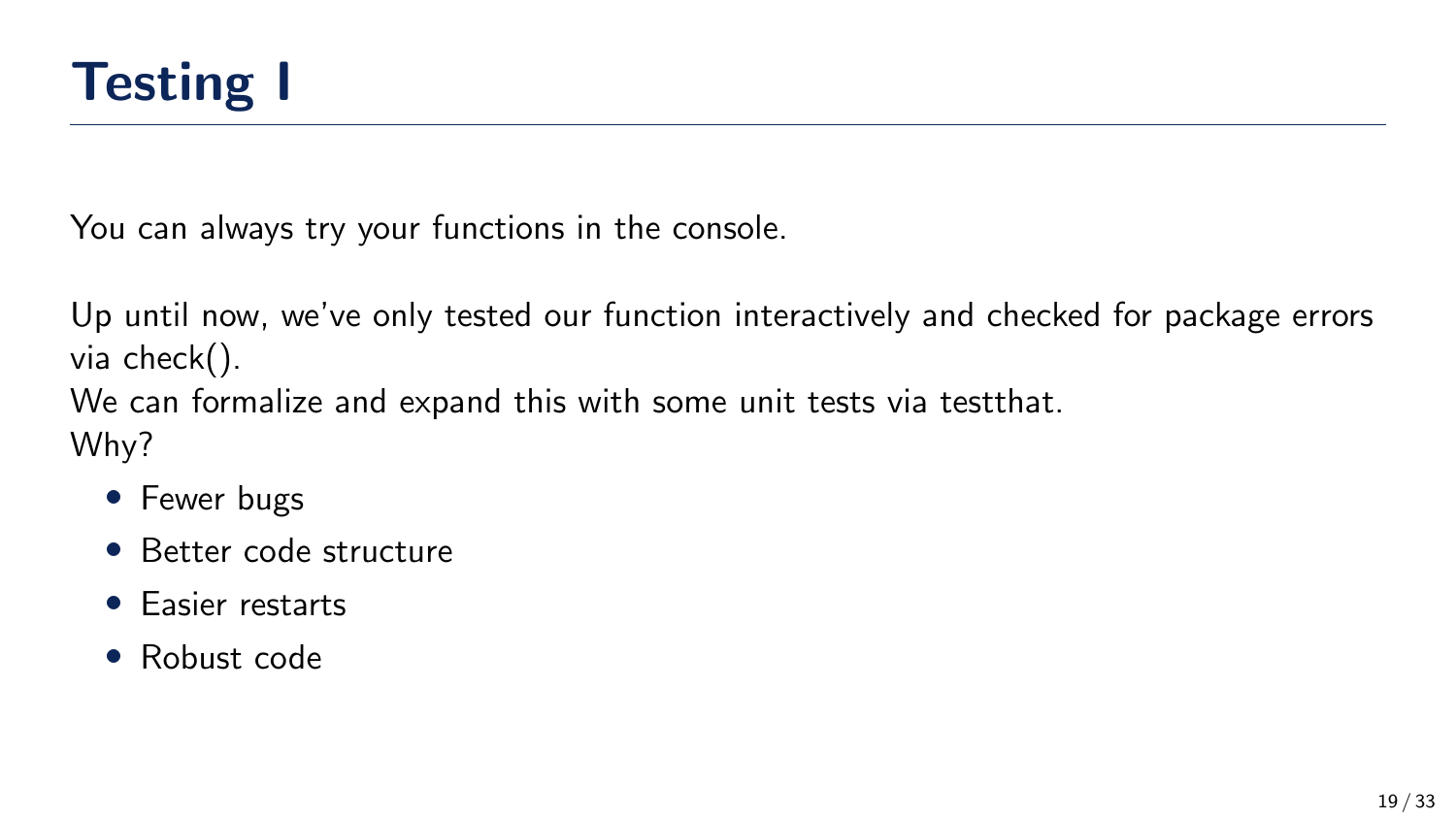

usethis::use\_testthat()

- create a tests/testthat directory.
- add testthat to the Suggests field in the DESCRIPTION.
- create a file tests/testthat.R that runs all your tests

Test your package with

usethis::use\_test()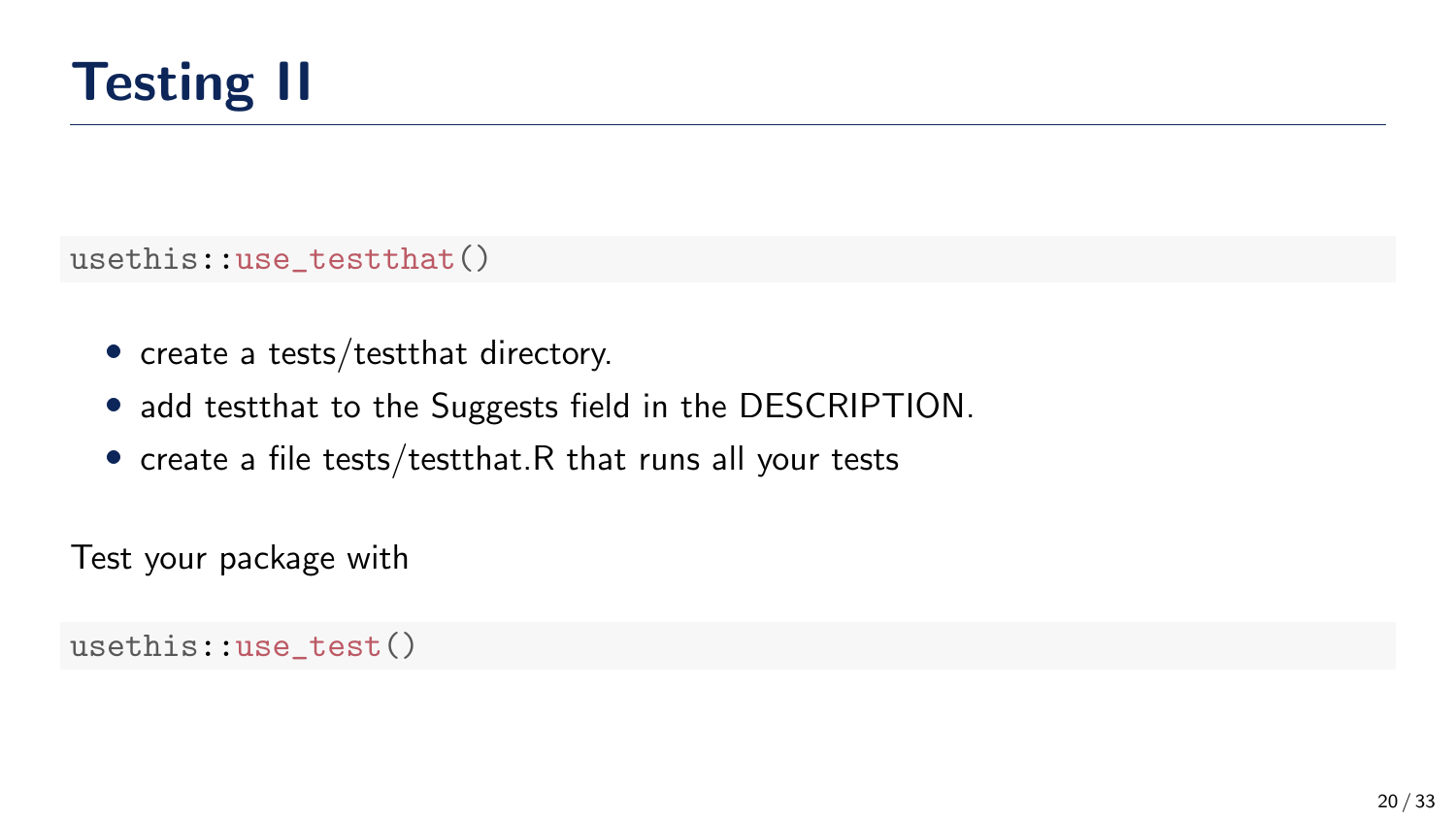# Testing III (Expectations)

```
expect_equal
(
  current,
  target,
  tolerance = sqrt(.Machine$double.eps),
  info = NA_character_,
  ...
),
expect_identical(), expect_match()
expect_output()
expect_message()
expect_warning(), expect_error()
expect_is()
expect_true(), expect_false()
```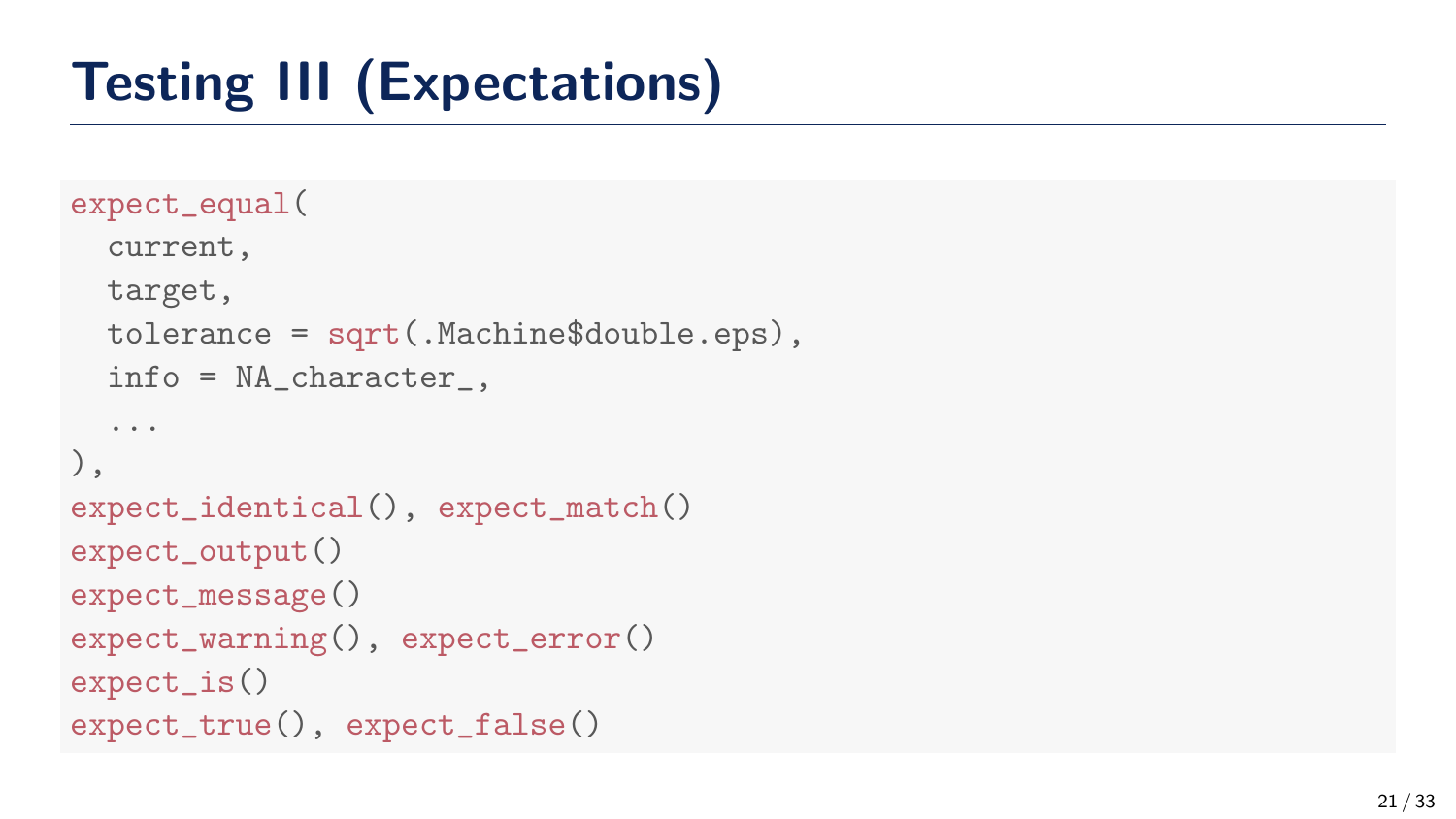# Testing IV (Expectations)

library(testthat)

```
test_that("computation works", {
    expect_equal(square_value(2), 2^2)
    expect_equal(square_value(3), 3^2)
    })
```

```
test_that("Non-numeric or missing inputs should error", {
    expect_error(square_value("a"), "non-numeric argument to
   binary operator")
    })
```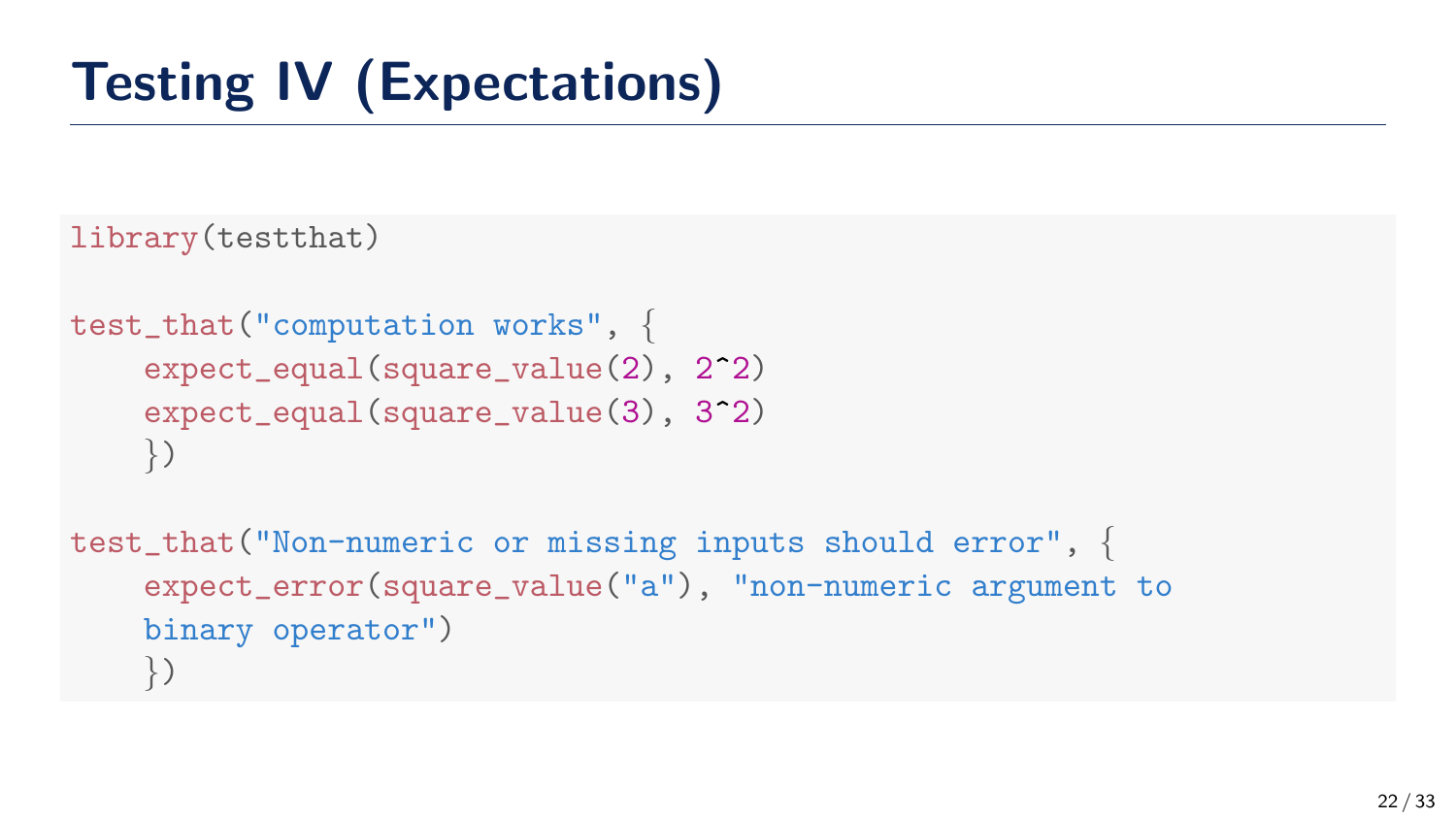#### Write your own test for your individual function. Don't forget to actually try your test.

library(testthat)

...

https://r-pkgs.org/tests.html#expectations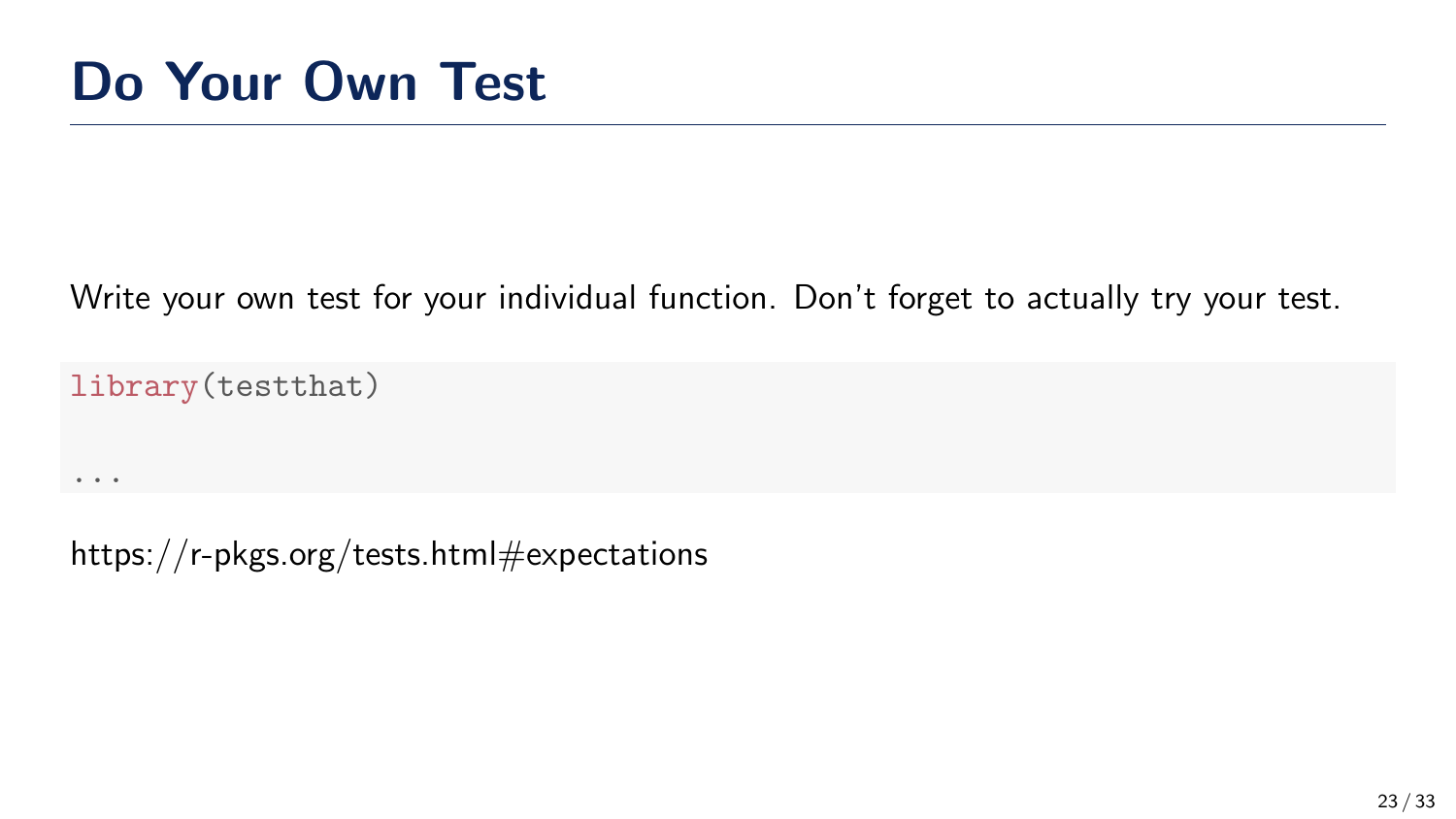## <span id="page-23-0"></span>Vignette

- long-form guide to your package
- divides functions into useful categories
- demonstrate how to coordinate multiple functions to solve problems
- provides three things:
	- the original source file
	- a readable HTML page or PDF
	- a file of R code

```
browseVignettes()
browseVignettes("packagename")
```
https://cran.r-project.org/web/packages/dplyr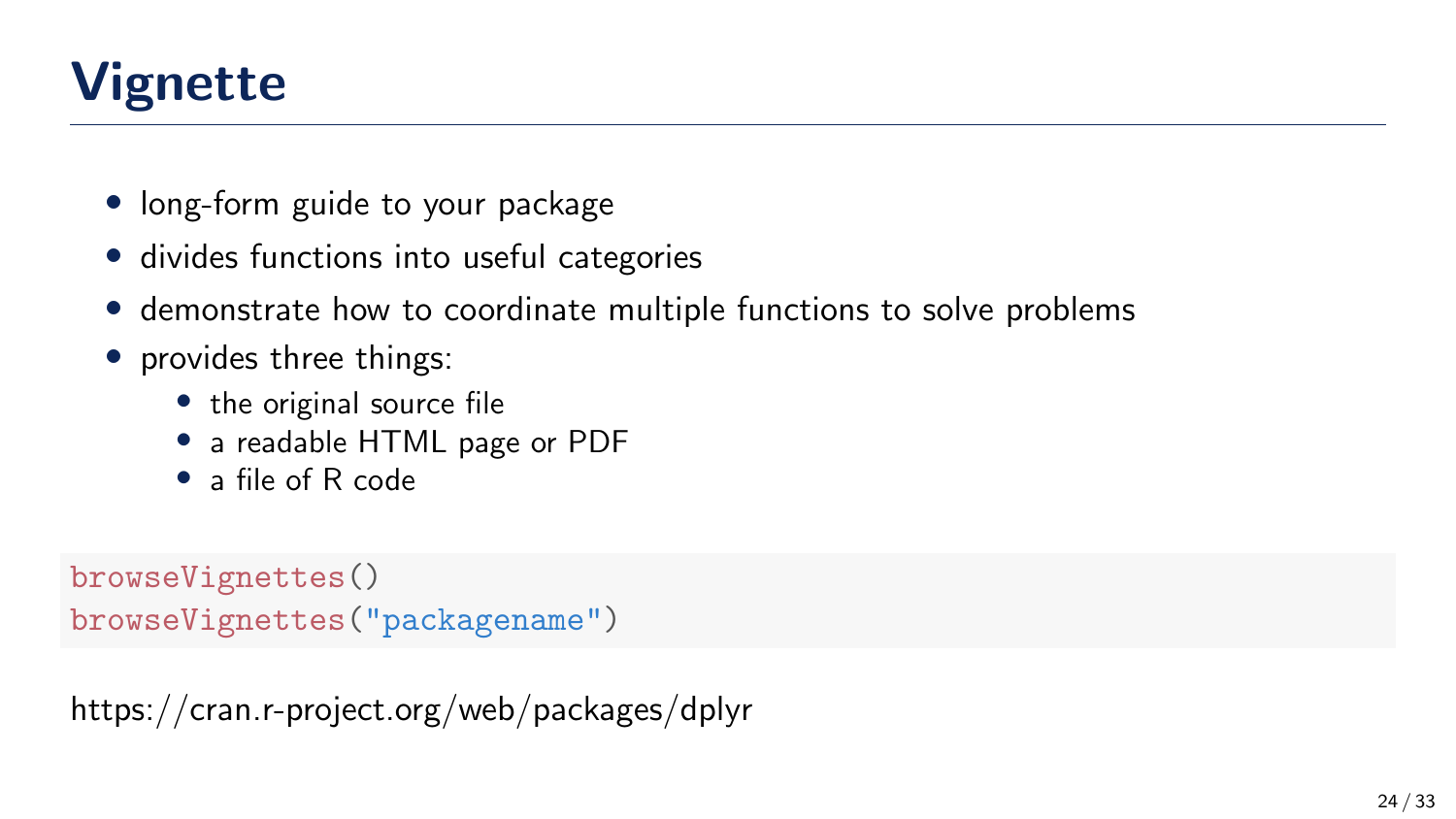<span id="page-24-0"></span>usethis::use\_version()

to increment your package version (changes DESCRIPTION), note that this commits to git as well!

usethis::use\_data()

to add data; e.g.

usethis::use\_data(iris)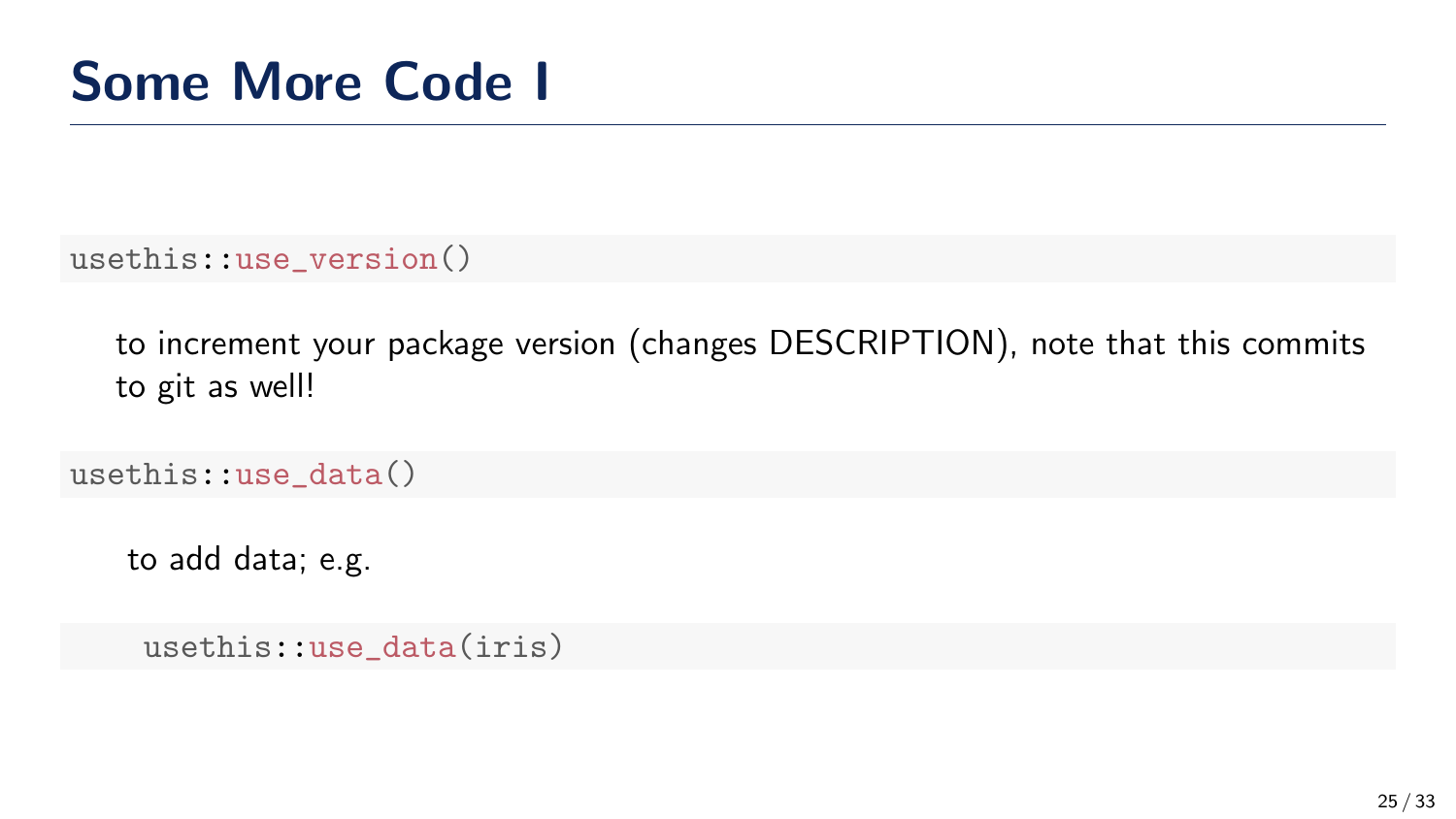usethis::use\_rcpp()

to use C or C++ code

formatR::tidy\_file(file, ...)

to tidy any .R files

```
covr::package_coverage(type = c("tests", "vignettes", "examples",
                                "all", "none"), ...)
```
to calculate the coverage of you package, e.g. how much of your code is tested?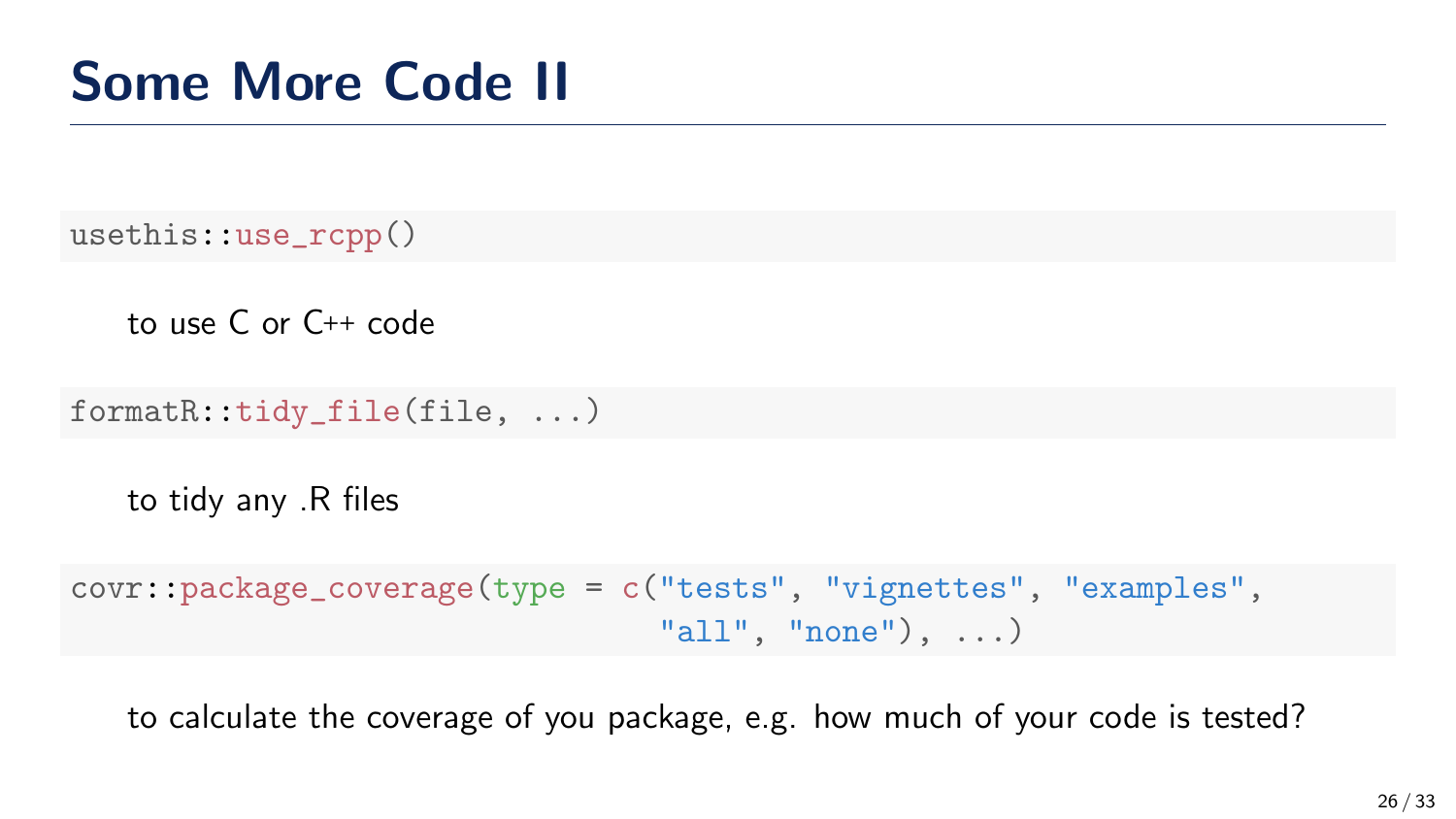## <span id="page-26-0"></span>Sharing R Package I

You can share your package as a tar.gz "source tarball":

- platform agnostic
- can be sent around

```
devtools::build(
    pkg = "."path = NULL,
    binary = FALSE,
   vignettes = TRUE,
    manual = FALSE,...
)
```
install.packages(path\_to\_tar.gz, repos = NULL, type="source")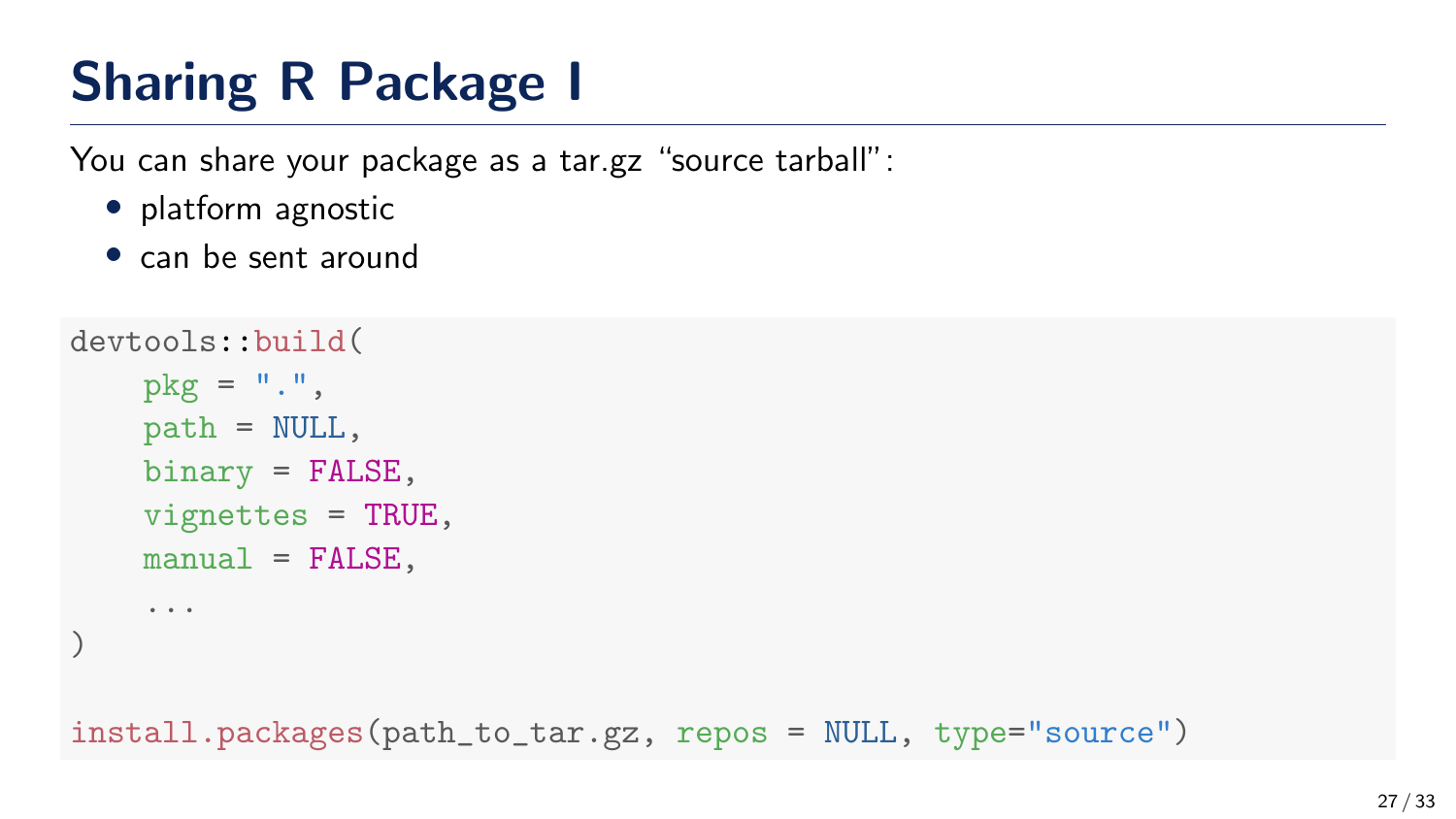You can share your package easily via Github:

- use Git version control
- RStudio project options Version Control local Git repository
- Git Pane
- create GitHub repository submit

devtools::install\_github("hadley/dplyr@v1.0.7")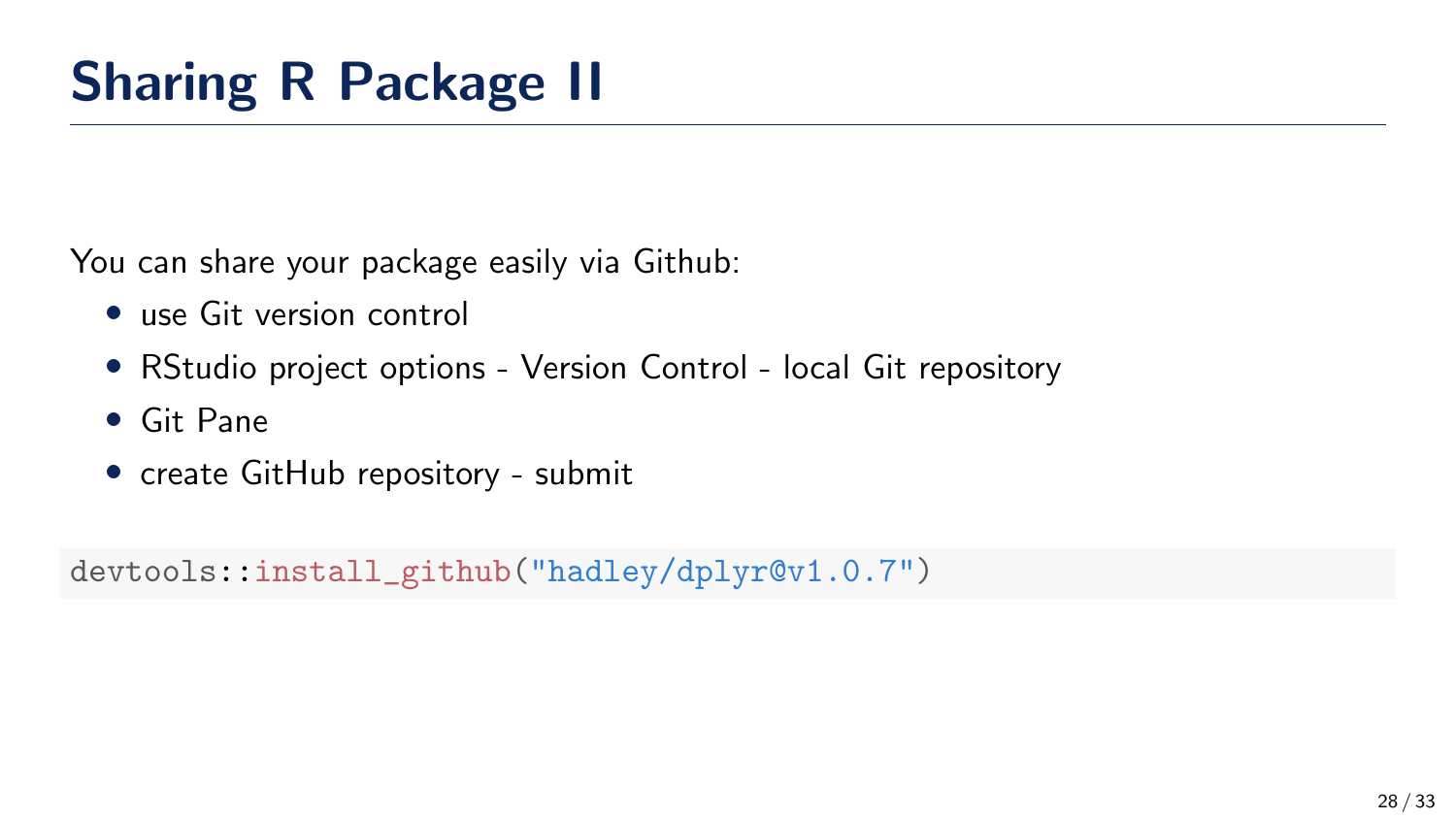## Sharing R Package III

You can release your package via CRAN:

```
devtools::build()
devtools::release()
```
uploads package bundle to CRAN submission form  $\rightarrow$  review  $\rightarrow$  approved / rejected

You need ...

- version number
- README.md and NEWS.md
- checks and tests
- CRAN policies in more detail: [https://github.com/eddelbuettel/crp/blob/master/txt/policies.r5236.txt]( https://github.com/eddelbuettel/crp/blob/master/txt/policies.r5236.txt )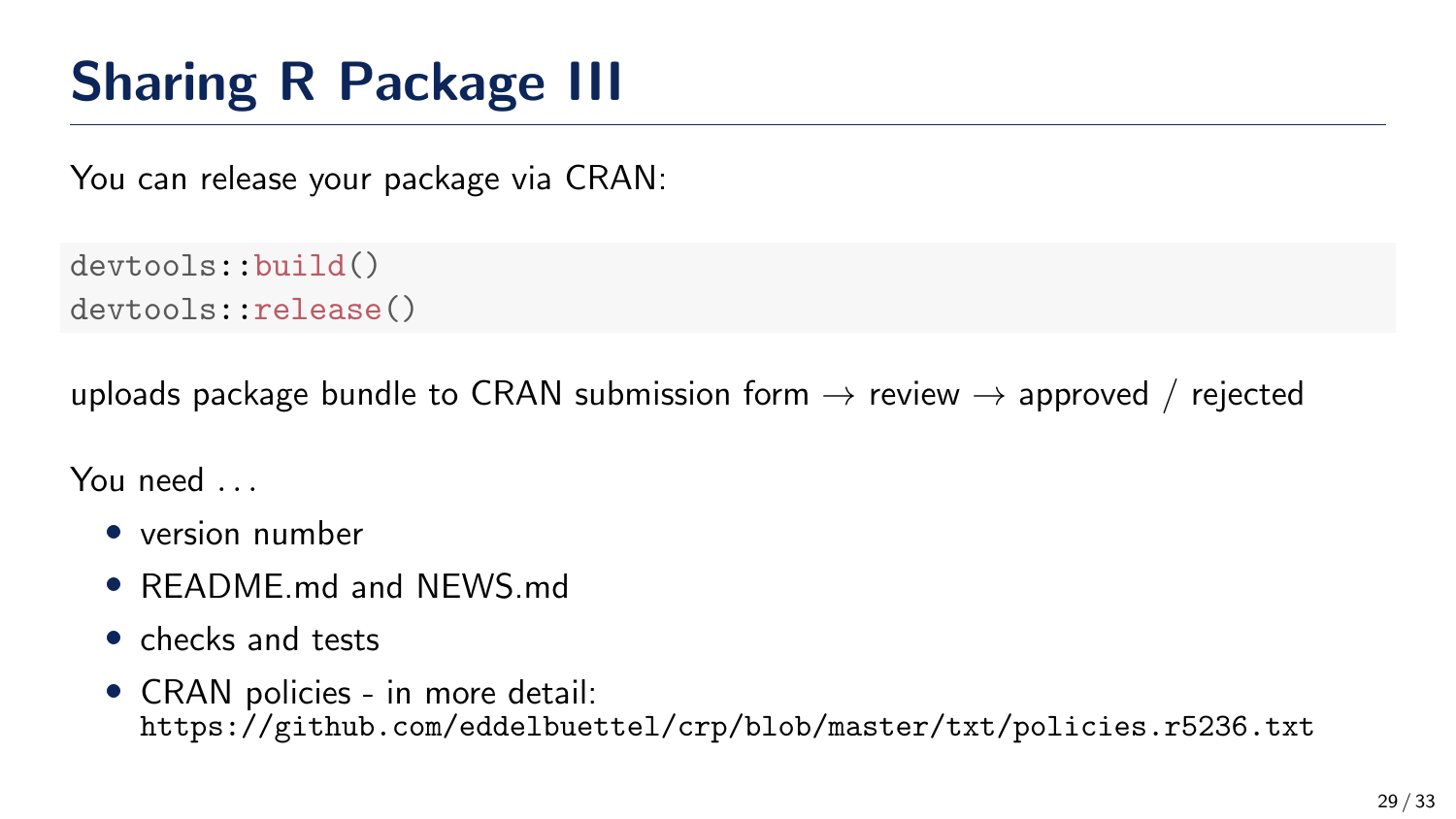<span id="page-29-0"></span>Most packages have source code on GitHub.

Activity: Look for the source code of a function you often use. Look for the manual as well.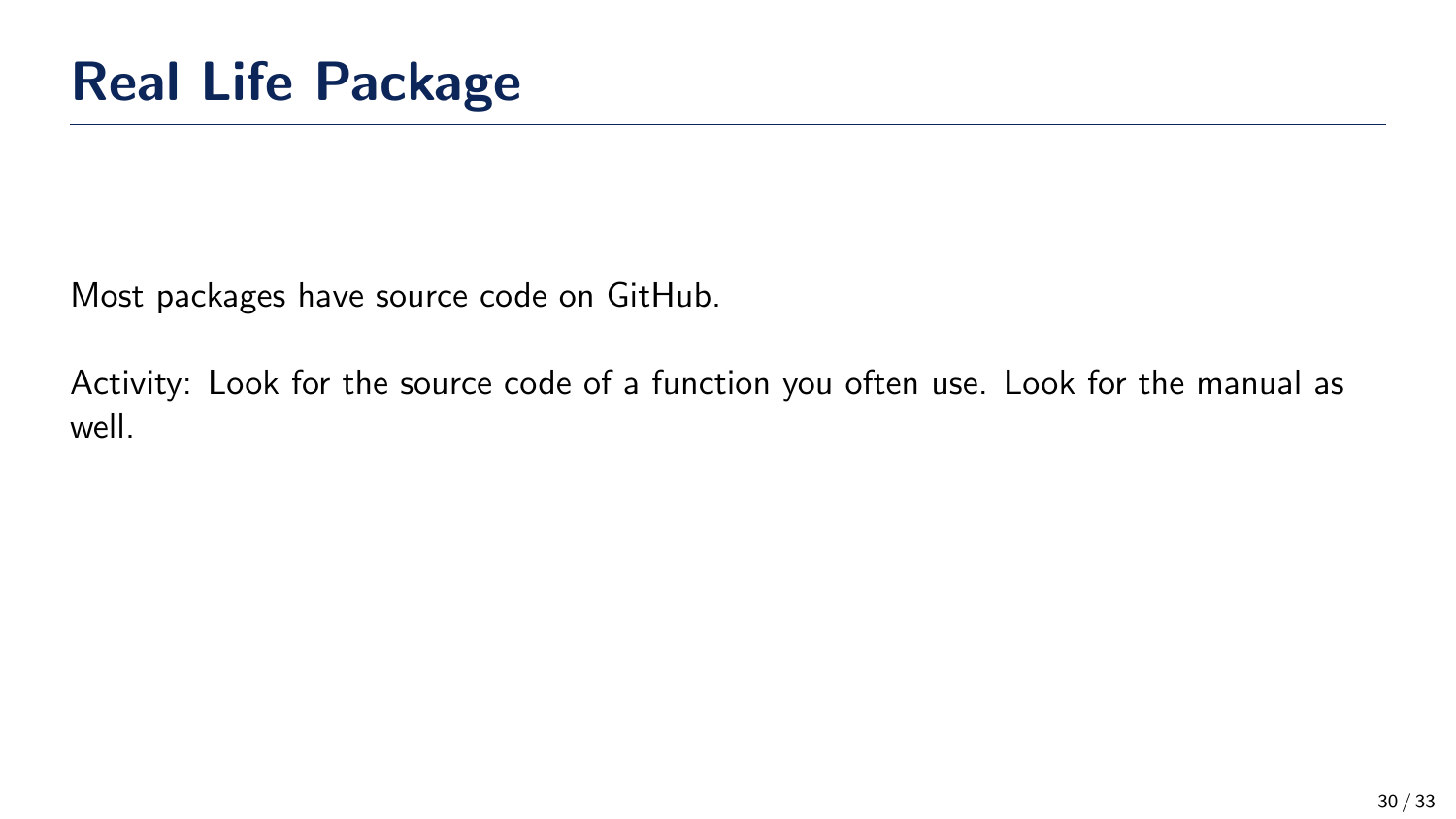Most packages have source code on GitHub.

Activity: Look for the source code of a function you often use. Look for the manual as well.

Best Practice <https://github.com/tidyverse/dplyr>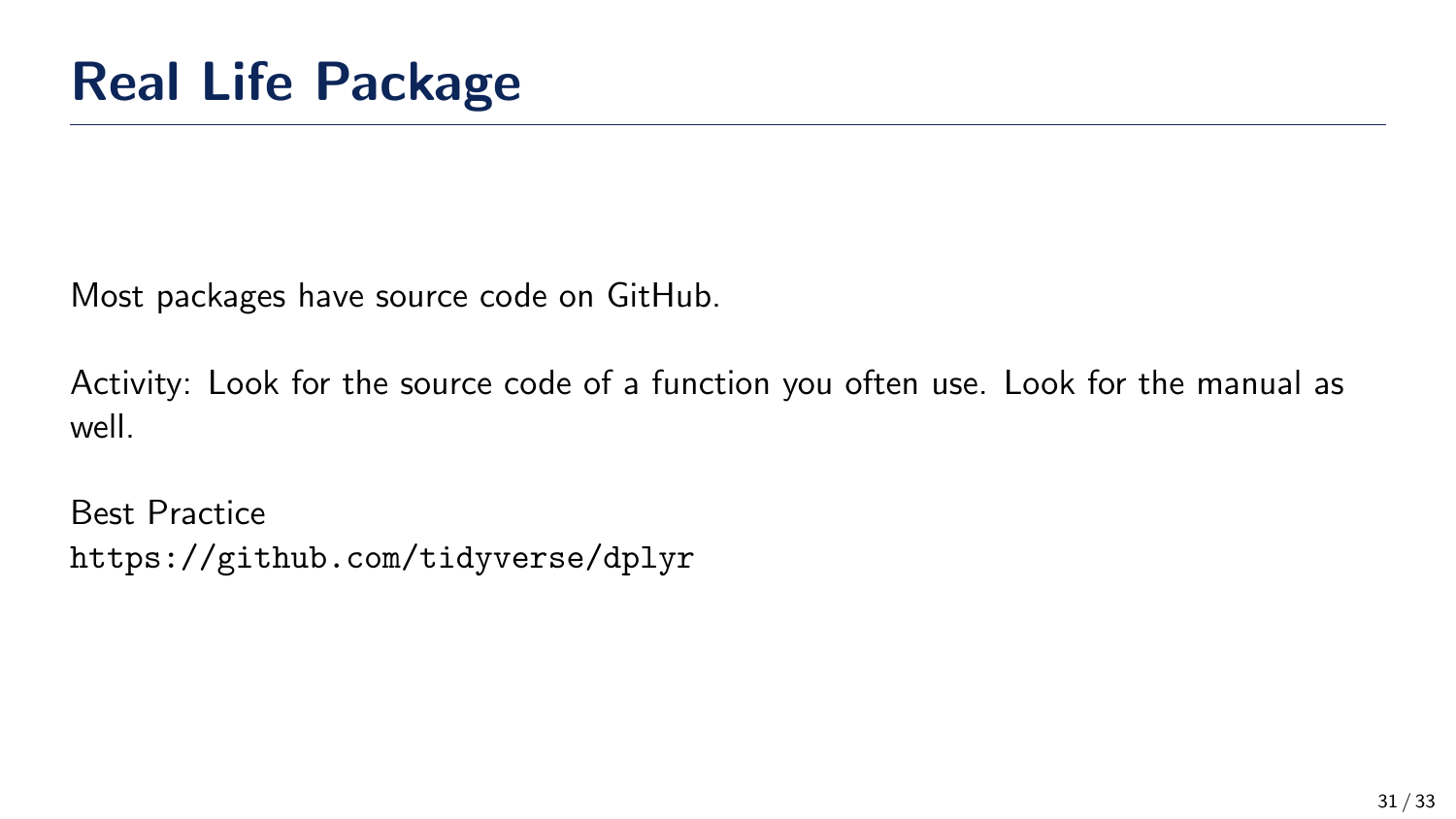#### <span id="page-31-0"></span>References

CRAN Repository Maintainers. (2022). CRAN Repository Policy. [https://github.com/eddelbuettel/crp/blob/master/txt/policies.r5236.txt]( https://github.com/eddelbuettel/crp/blob/master/txt/policies.r5236.txt )

R Core Team (2022). Writing R Extensions. <https://cran.r-project.org/doc/manuals/r-release/R-exts.html>

Vignette Example: <https://cran.r-project.org/web/packages/dplyr>

Wickham, H. (2015). R packages. <https://r-pkgs.org/index.html>

(2015). Package Development:: Cheat Sheet. [https:](https://rklopotek.blog.uksw.edu.pl/files/2017/09/package-development.pdf) [//rklopotek.blog.uksw.edu.pl/files/2017/09/package-development.pdf](https://rklopotek.blog.uksw.edu.pl/files/2017/09/package-development.pdf)